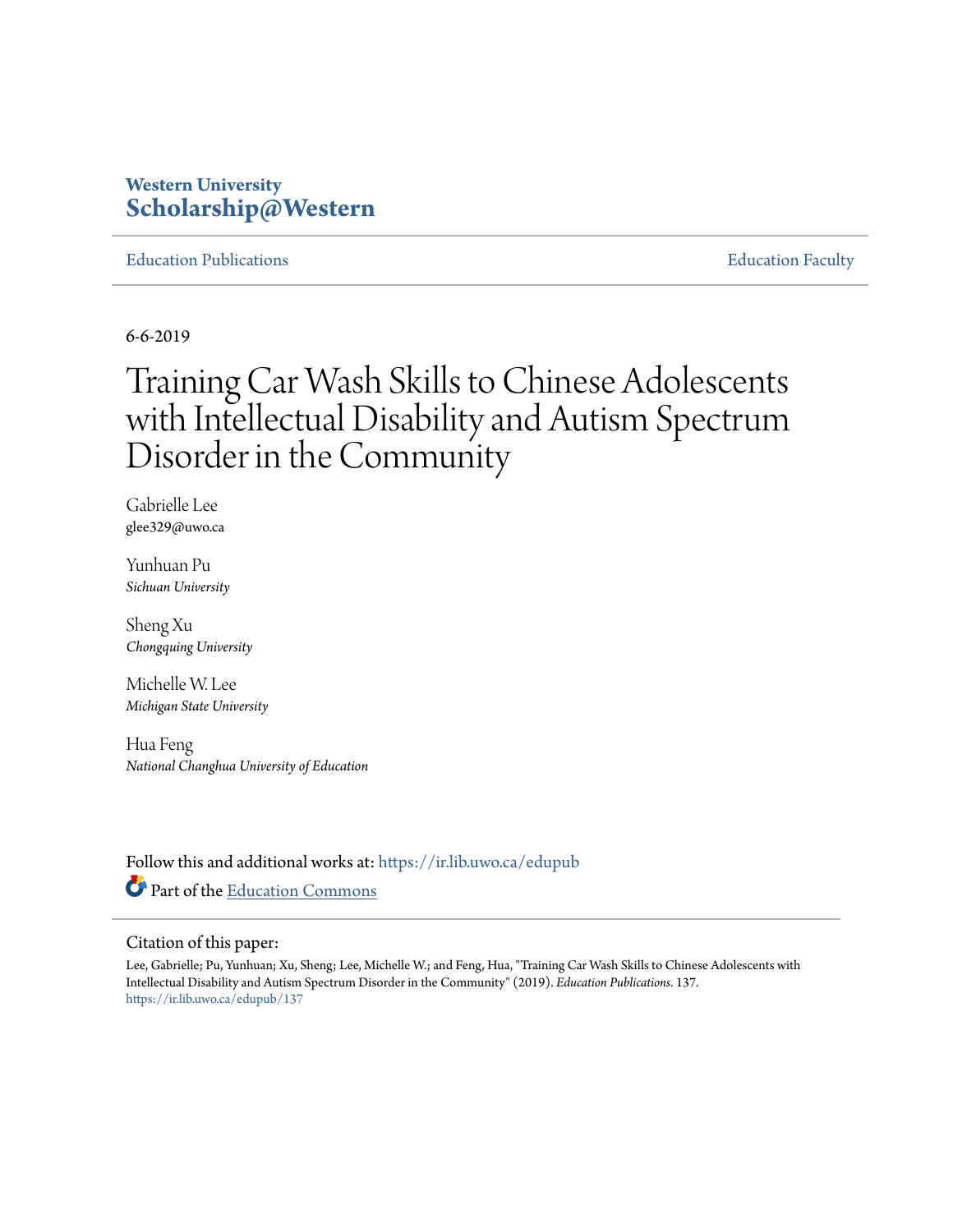Training Car Wash Skills to Chinese Adolescents with Intellectual Disability and Autism

### Spectrum Disorder in the Community

Lee, G. T., Pu, Y., Xu, S., Lee, M. W., Feng, H. (2019). Training car wash skills to adolescents with intellectual disabilities and autism spectrum disorder in China*. Journal of Special Education.* Advance Online Publication*.*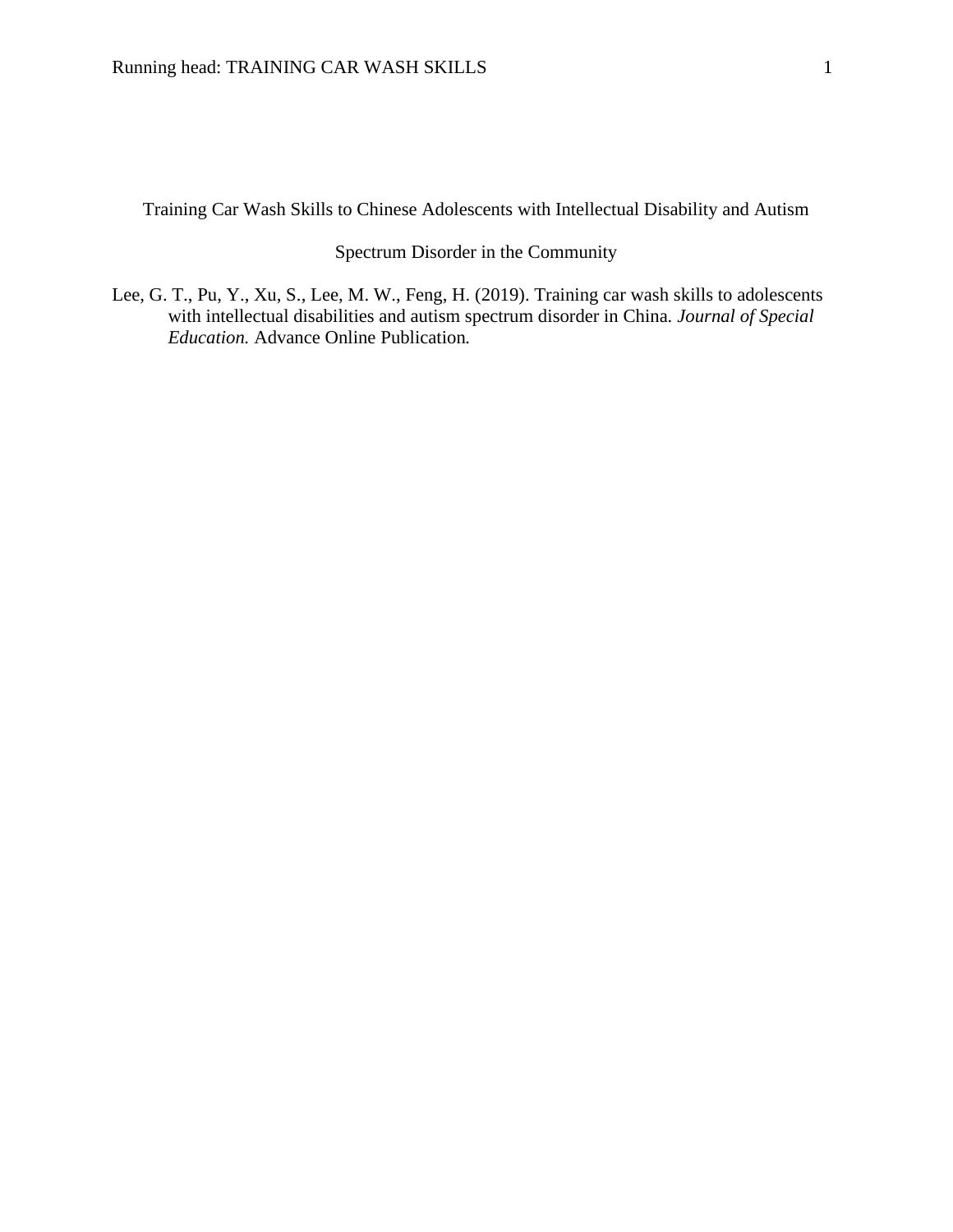#### Abstract

The purpose of this study was to evaluate the effects of video modeling and visual task analysis on the acquisition, maintenance, and engagement of washing cars for three Chinese adolescents with intellectual disability and autism spectrum disorder. Video-based training was conducted in the conference room of a university-affiliated autism research center in China, and the hands-on training using visual task analysis took place in a local car wash. Three male adolescents (16-19 years old) participated in this study. A multiple-probe across four tasks design was used. Results indicated that the training was effective in increasing independent and accurate responses of car wash tasks for all participants, and two of the three participants had a relatively high level of task engagement after the training. The acquired skills and improved task engagement were maintained up to 6 months without practice. Implications in vocational skills training for Chinese adolescents in the community are discussed.

*Keywords:* vocational skills training, video modeling, visual task analysis, adolescents, autism spectrum disorder, intellectual disability, China.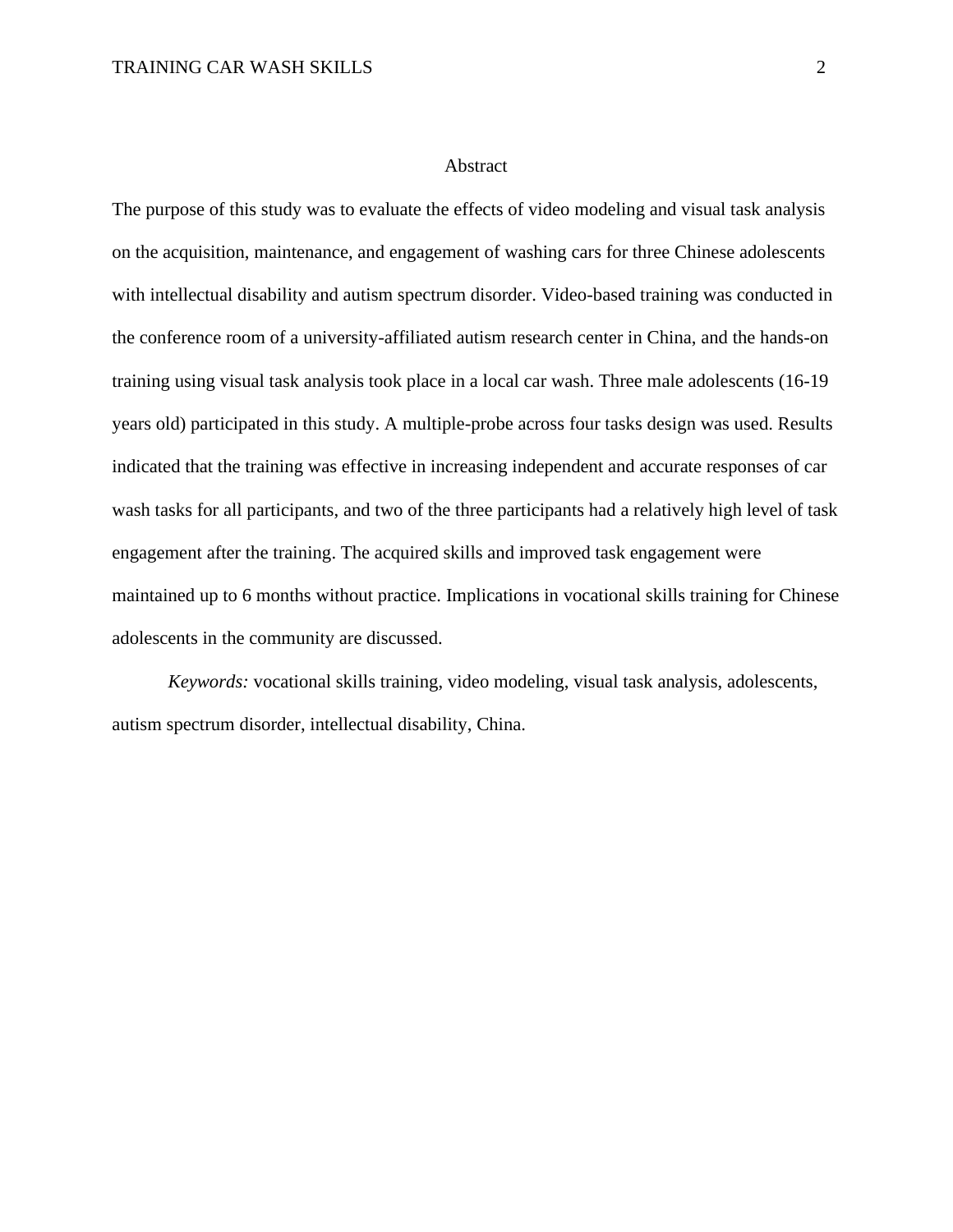Training Car Wash Skills to Chinese Adolescents with Intellectual Disability and Autism Spectrum Disorder in the Community

Employment is an important domain in quality of living in adulthood (Barneveld, Swaab, Fagel, van Engeland, & de Sonneville, 2014). The benefits of employment include improved mental health, marital/family satisfaction, life satisfaction, perceived health (McKee-Ryan, Song, Wanberg, & Kinicki, 2005), overall quality of life, cognitive functioning, and well-being (Walsh, Lydon, & Healy, 2014). Integrated employment is essential towards full inclusion and participation in community living for individuals with disabilities (TASH National Agenda, 2010). To create a more inclusive society for these individuals, it is critical to maximize their access to quality education and employment training tailored to individual needs, preferences, and abilities, as well as the job market (World Health Organization, 2011).

Currently, employment opportunities are often limited for individuals with intellectual disabilities (ID) and/or autism spectrum disorder (ASD). According to recent US reports, less than one in every five (19%) adults with ID/ASD worked in integrated employment settings from 2015 to 2016 (National Core Indicators, 2017), and 23% of young adults with ID and 32.3% of young adults with ASD have no paid employment after graduation (Newman et al., 2011). Holwerda et al. (2012) reported that approximately 25% of individuals with ASD in US were employed, and Barneveld et al. (2014) found that only 49% of the 169 adults with ASD in their study were employed with a paid position, and 36% of them were on social welfare. Outside of the US, improving employment opportunities for individuals with disabilities is also recognized as an important issue in both developed and developing countries.

In China, considerable efforts to improve access to basic education and employment opportunities have been made by the government (Chinese State Council, 1994; National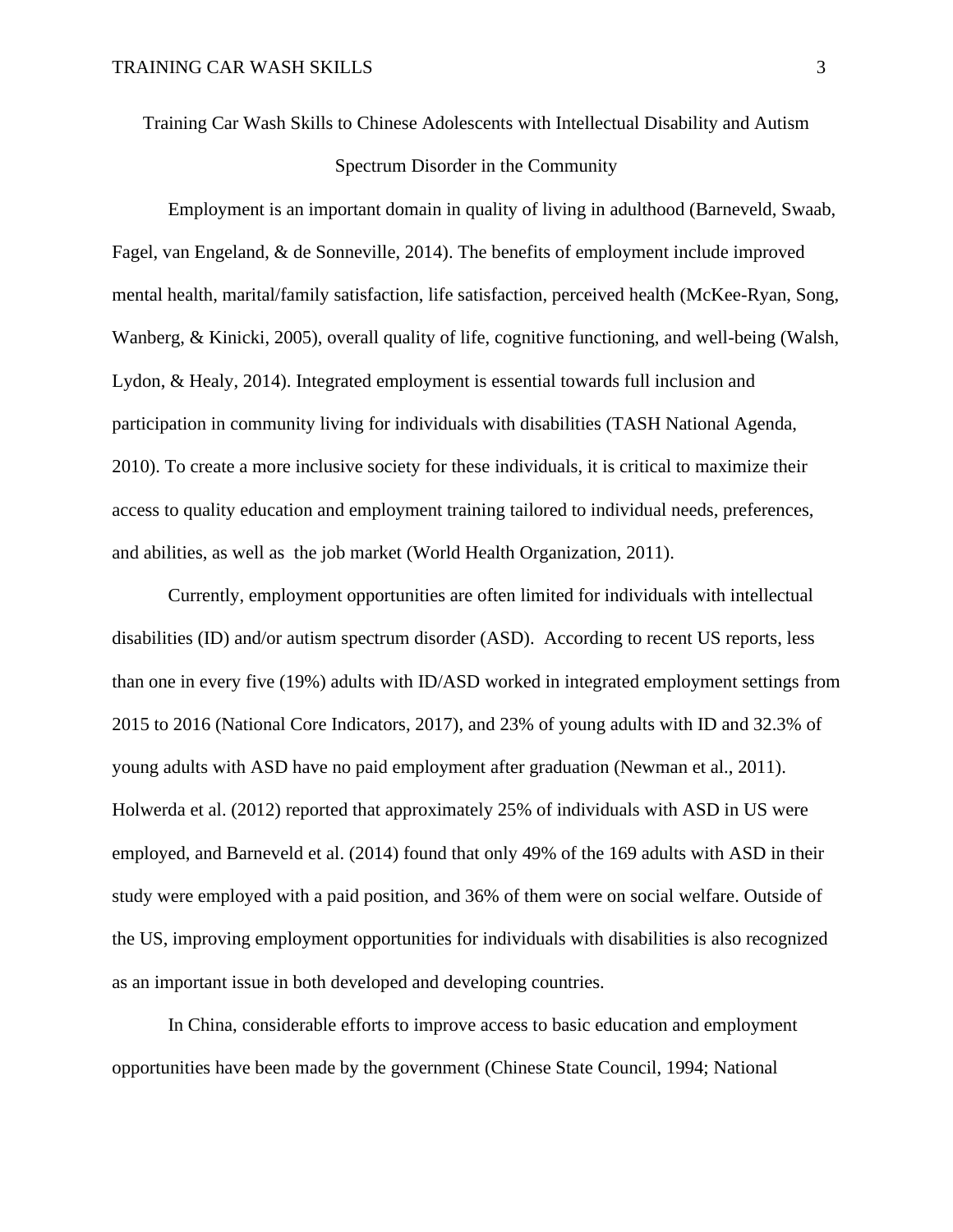People's Congress, 1990). Despite enormous governmental efforts to create and protect job opportunities, employment opportunities for about 35-million working aged people with disabilities are still extremely rare (China Disabled Persons' Federation, 2012). Aside from the poor law enforcement, the lack of resources to access adequate education, employment or vocational skills training for people with disabilities is one of the major reasons contributing to their unemployment (International Labour Organization, 2013). According to a recent report, more than one-third (34.74%) of school-aged Chinese children with ID/ASD had either dropped out of school, or had never gone (Hou, 2015). In addition, transition services for the few adolescents and young adults with disabilities who complete secondary schooling are sparse or even absent (Huang, Jia, & Wheeler, 2013; Liu et al., 2011; McCabe, 2013). With a relatively poor educational foundation, people with disabilities are not equipped with skills to work in competitive employment settings, even under protection of the law. To address this national priority, the Chinese Ministry of Education (2017) has included the development of evidencebased educational programs in their implementation plan.

Evidence-based practices of teaching vocational skills to adolescents and young adults with ID/ASD include video modeling and visual supports (Gilson, Carter, & Biggs, 2017; National Autism Center, 2010). Video modeling has been used to teach various types of employment-related skills to adolescents and young adults with ID/ASD in simulated or community settings, such as a mascot job (Allen, Wallace, Renes, Bowen, & Burke, 2010), watering plants, delivering mail, and changing paper towels (Mechling & Ortega-Hurndon, 2007), as well as basic skills in setting, such as the office, bowling alleys, or grocery stores (Taber-Doughty, Miller, Shurr, & Wiles, 2013). Van Laarhoven et al. (2007) also utilized video modeling by showing a video of to-do tasks on a handheld device, which resulted in an increase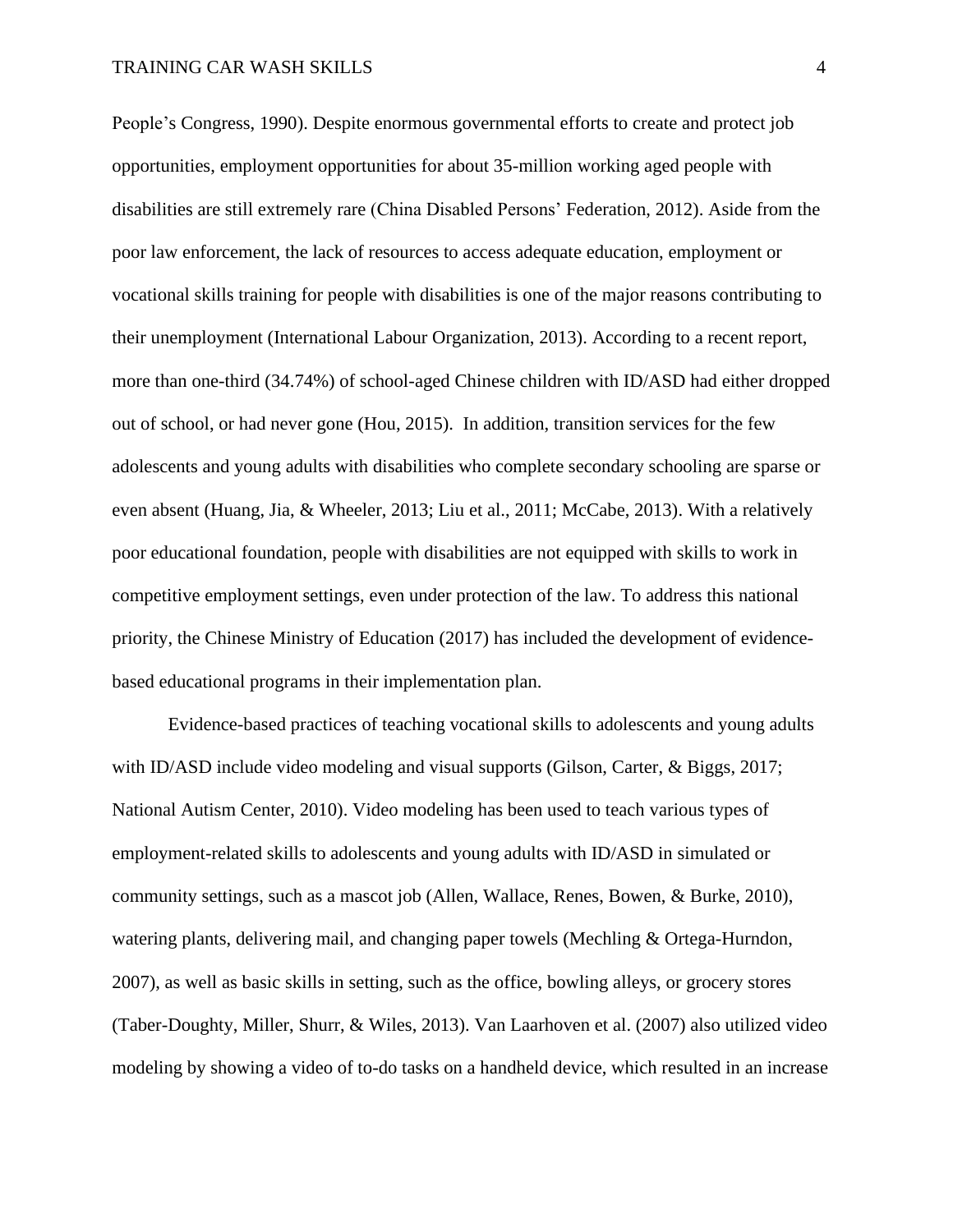of independent responses and a decrease of prompts in employment settings. Similarly, Riffel et al. (2005) combined video modeling with visual and auditory prompting which effectively increased independent task completion. The results of the above studies support the utility of video-based instruction for the acquisition and independent completion of complex vocational skills. Besides independent task completion, continuous engagement in vocational activities without constant work cessations is important in any employment setting. However, none of these studies measured individual task engagement.

In addition to video models, visual prompts using static pictures have been used to teach a variety of complex tasks for adolescents and young adults with moderate to severe ID/ASD. The skills taught included 18 and 30-step assembly tasks of tool parts (Wacker & Berg, 1983), packaging tasks with a specific number of items placed in designated locations (Wacker, Berg, Berrie, & Swatta, 1985), and activities of daily living (Wacker & Berg, 1984). Specifically, the participants were instructed to follow each picture as a prompt to complete sequenced multi-step tasks. Some pictures contained textual stimuli (e.g., Station 1, Station 2) to indicate a specific location of the compartments and some were colored to match the color of the container to which each item belonged. The researchers reported that picture prompts facilitated skill acquisition of complex skills, enhanced generalization to different tasks and settings, and promoted independent task completion.

In response to the pressing need of evidence-based employment skills training programs for individuals with ID/ASD in China, researchers are called to develop vocational skills training programs and evaluate their effectiveness. Car wash skills are selected as the employment task for this study because car wash services are in high demand in suburban areas in China and several car washes are in the community. Training individuals with disabilities in the community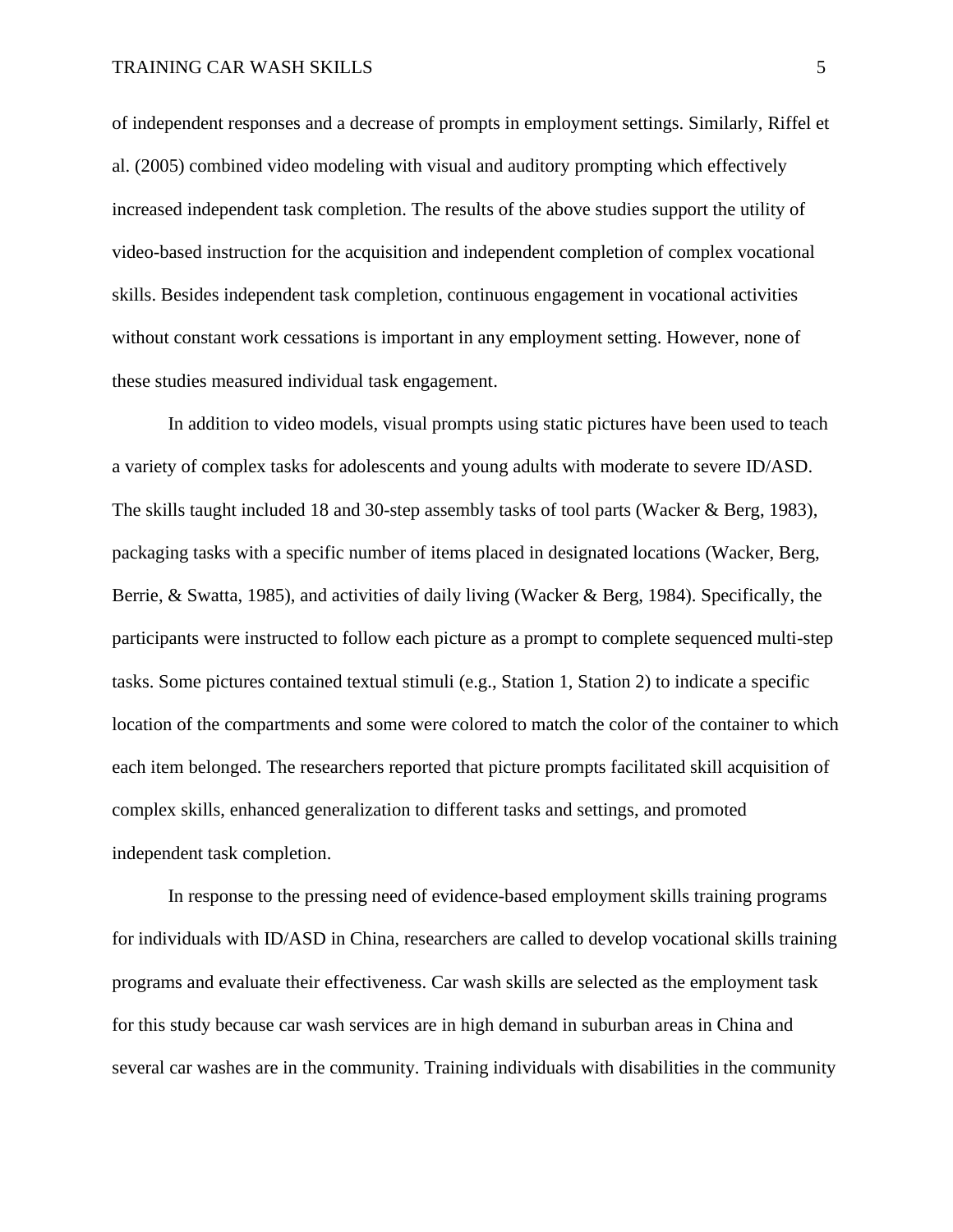setting provides an opportunity for competitive and integrated employment. Individual needs of the participants with disabilities, such as preferences, readiness, and willingness, are also taken into consideration as part of the vocational skills training. Both video-based instruction and visual task analysis are evidence-based practices that not only benefit skill acquisition but also facilitate independence in task completion. The purpose of this study was to evaluate the effects of video modeling and visual task analysis on the acquisition, maintenance, and task engagement of washing cars for three adolescents with ID/ASD in China. To our knowledge, this study was the first attempt to address employment skills training pertaining to adolescents and young adults with ID/ASD in China. The following research questions are addressed: (a) To what extent were the car wash tasks completed accurately as a result of training, (b) to what extent was the student task engagement changed before and after training, and (c) to what extent were the acquired car wash skills maintained?

#### **Method**

#### **Participants**

The participants of this study were recruited from a local parent support group via WeChat (a mobile social media application frequently used in China). The participant was included if s/he (a) was between 13 to 19 years old, (b) had a dual diagnosis of ID and ASD, and (c) could observe and imitate others' actions. The exclusion criterion was that the participant should not have received any training in washing cars prior to the study or planned to obtain such training concurrently with the study. Parental consent and participant assent were obtained.

Kao was a 19-year-old male with ASD and moderate ID. His IQ was 45, measured by the Chinese version of the *Wechsler Intelligence Scale for Children-IV* (WISC-IV; Wechsler, 2003; Zhang, 2008). He was diagnosed with ASD in the severe category (score: 36) using the Chinese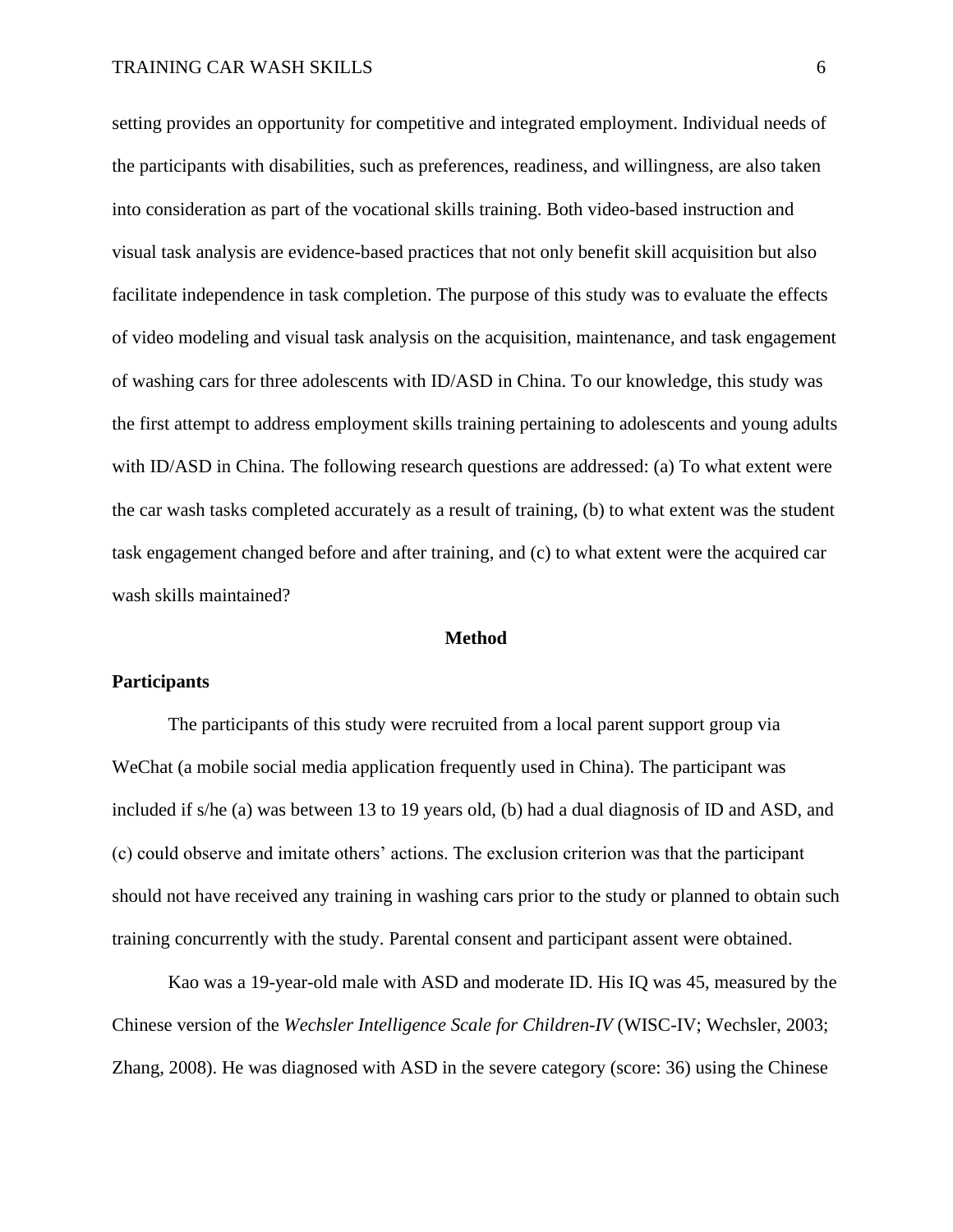version of the Childhood Autism Rating Scale (CARS; Lu, Yang, Shu, & Su, 2004; Schopler, Reichler, & Renner, 2002) and the criteria of ASD in the *Diagnostic and Statistical Manual of Mental Disorders* (DSM-5; American Psychiatric Association, 2013). Based on the parental report, Kao received full time training in language, academic, and motor skills in a private agency from ages 6 to 13. He also received short-term training in restaurant skills (e.g., dish washing, setting tables, ordering dishes, and cleaning up in a restaurant) and had spent 4 full days per week for a month in a rehabilitation center at age 13. He requested for preferred items, labeled more than 50 common items, answered social questions, and wrote two-word phrases for communication. His reading was approximately at the first-grade level. He had self-help skills, such as dressing himself, grooming, and cleaning his room. However, he needed adult reminders and supervision to complete these tasks.

Ray was a 16-year-old male with ASD and moderate ID. His WISC-IV score was 40, and his CARS score was 38 in the severe category. Ray had attended public schools from elementary to middle school, and his mother had shadowed him throughout his school years. He stayed home with his parents after graduating from middle school, where his mother taught him to do house chores and took him grocery shopping. Ray had basic communication skills, including requesting preferred items, labeling more than 50 common items, and answering social questions. His reading and writing skills were approximately equivalent to the second-grade level. He also had basic self-help skills, such as grooming, showering, dishwashing, and laundry, but required constant reminders and supervision for task completion. He had never received any vocational skills training prior to the study.

Lon was a 19-year-old male diagnosed with mild ID (WISC IQ 67) and mild ASD (CARS score: 29.5). Lon had basic communication skills and he could read and write at the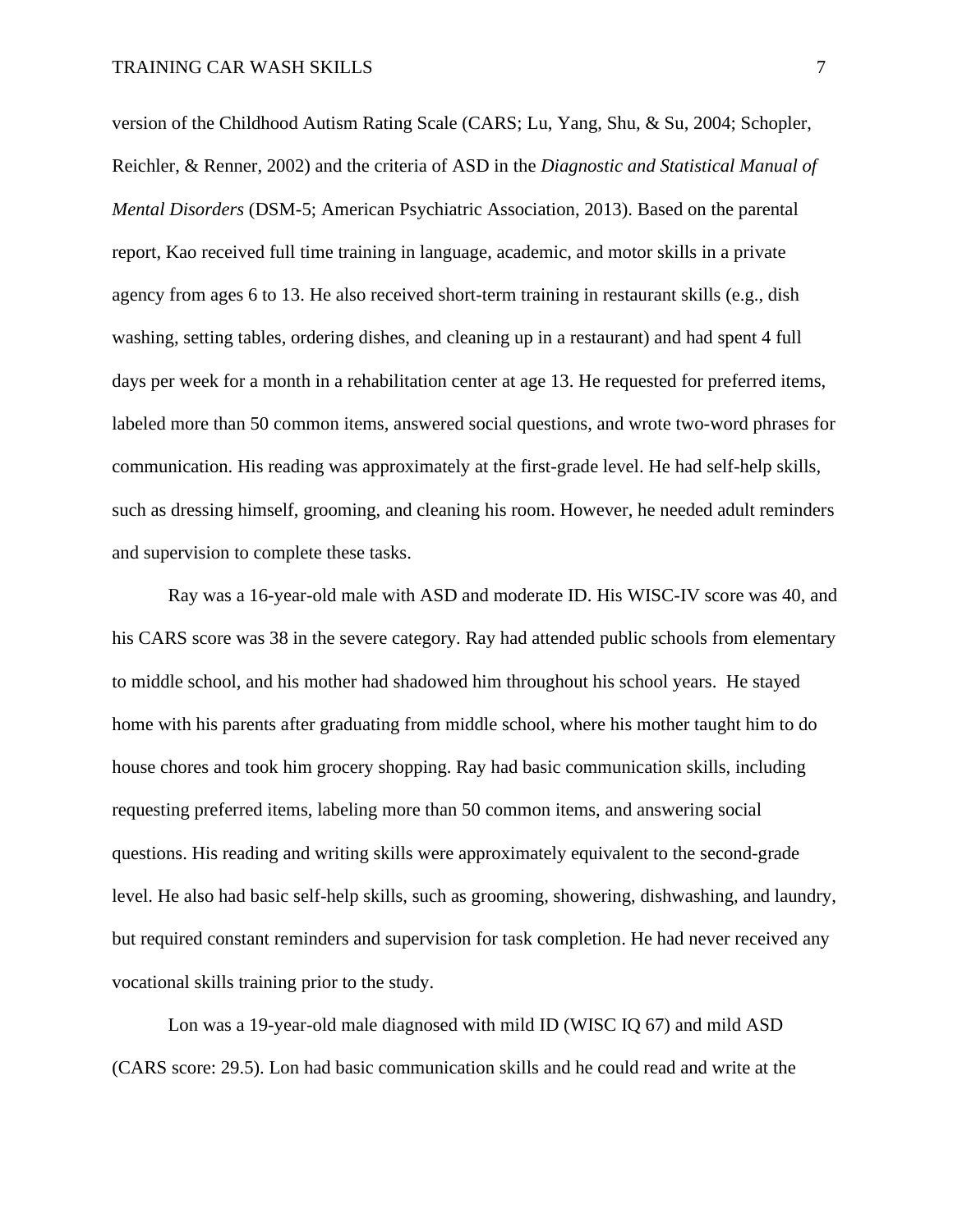third-grade level. He followed a daily schedule and was able to take care of himself without assistance (e.g., dressing up, grooming, laundry, cleaning up his room). He could shop in a grocery store without assistance when given a list of items. He could clean up his room and wash dishes after every meal. He had attended a full-time special education school from elementary to high school. He had received vocational skills training in a rehabilitation center (3 days per week, 2 hours per day) after graduating from high school. His vocational skills training program included basic computer skills, using search engines, and delivering office mail.

#### **Settings and Materials**

The study was conducted in the suburban area of an inland city in China. Part 1 training consisting of video and instruction was conducted in the conference room of the universityaffiliated autism research center. Part 2 training involved hands-on car washing and was conducted in a commercial hand-operated car wash. The probe sessions were also conducted in the car wash. After part 1 was complete, the instructor, the parent, and the student either took a ride, if available, or walked approximately 20 min (1.2 km) from the conference room to the car wash. Due to limited space in the car wash, Part 1 training was conducted in another location.

The instructor was a female graduate student in special education. Only the instructor and the student were present in the conference room during Part 1 training. This room was 5m x 4m x 3m in size, had a computer, a blackboard, a projector screen in front, a table, and two chairs. A video was set on a tripod to record the sessions.

The car wash had space to wash one car at a time (5m x 5m x 3.5m by size). The water hose was placed in the front left side close to the entrance. The sponge and the bucket were at the far end of the left side close to a faucet. The liquid soap and towels were on a holder in the front right side close to the entrance. The office and the waiting area were on the right side adjacent to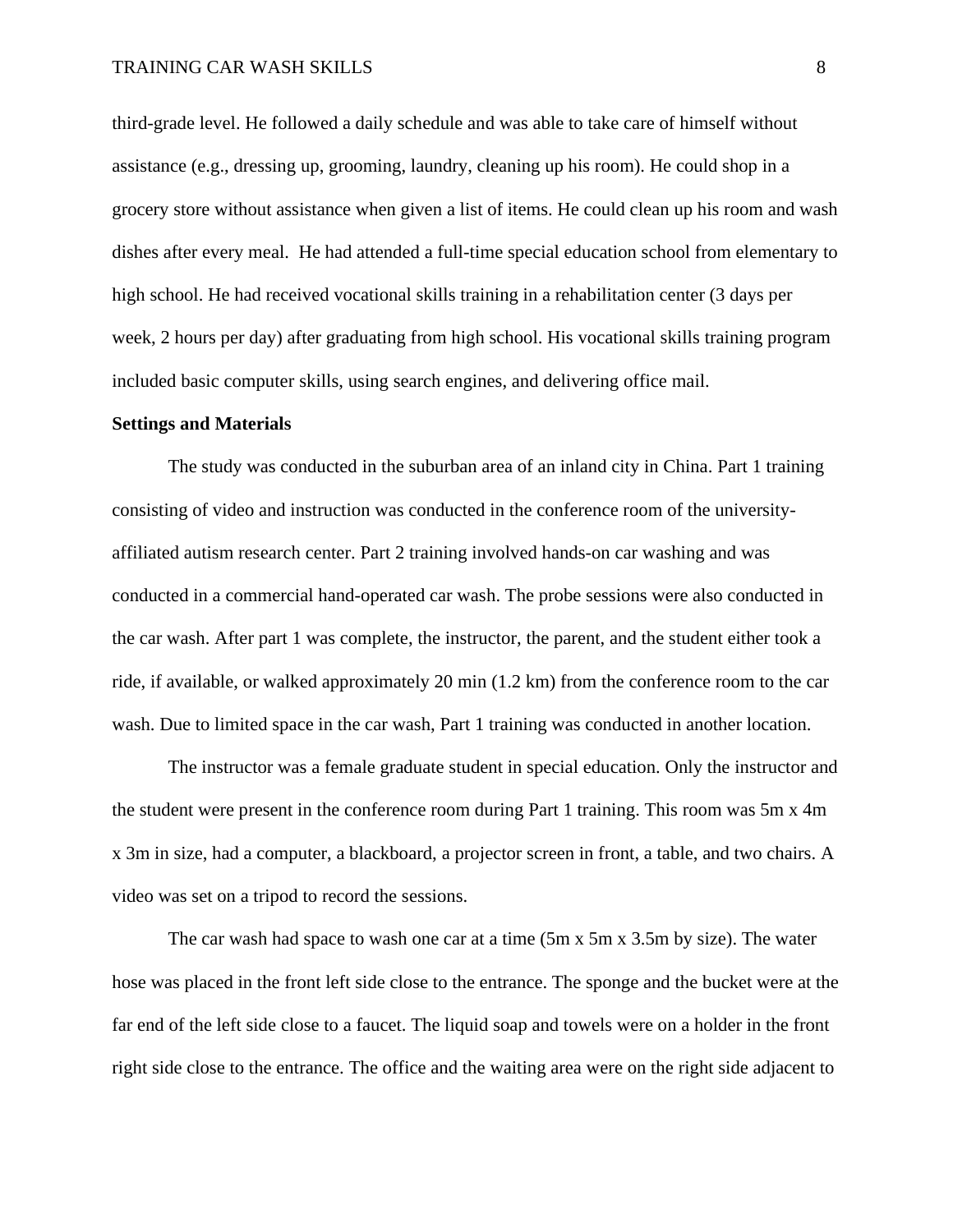the wash booth. The owner(s) of the car wash and the parent of the participant were in the office or the waiting area and occasionally came to observe the training sessions. The car wash provided pick-up and delivery services for customers so the customers did not have to wait there. A video camera was placed on a tripod a to record the sessions.

Four video clips were used in Part 1 training sessions, one video clip for each target task. The instructor served as the modeler who described and demonstrated each step involved in a given task. Each video clip lasted about 4 to 6 minutes. The details of each step (e.g., spraying water thoroughly in each section of the car's exterior) were zoomed in for larger images along with the modeler's verbal descriptions and demonstration of each step in a target task. The videos were presented with the computer in the room.

The visual task analysis consisted of a total of 20 laminated picture cards. Each picture card (12.5cm x 15cm by size) contained a picture of one step in a given task and textual descriptions of that step underneath the picture (e.g., pulling out water hose). These pictures were displayed on the wall within the student's sight. Table 1 lists the tasks and the steps involved. The car in the videos and visual task analysis was a sedan while the ones used for hands-on training included sedans, SUVs, minivans, or vans that were voluntarily provided by the customers. The customers were informed that it would take between 30 minutes to an hour because the worker was a student with disabilities in training and no multiple workers would wash the car at the same time.

#### **Experimental Design**

This study employed a multiple-probe across four behaviors design (Gast, Lloyd,  $\&$ Ledford, 2014) to evaluate the effects of the training on the acquisition of car wash skills and task engagement. The target car wash skills were task analyzed and divided into four target tasks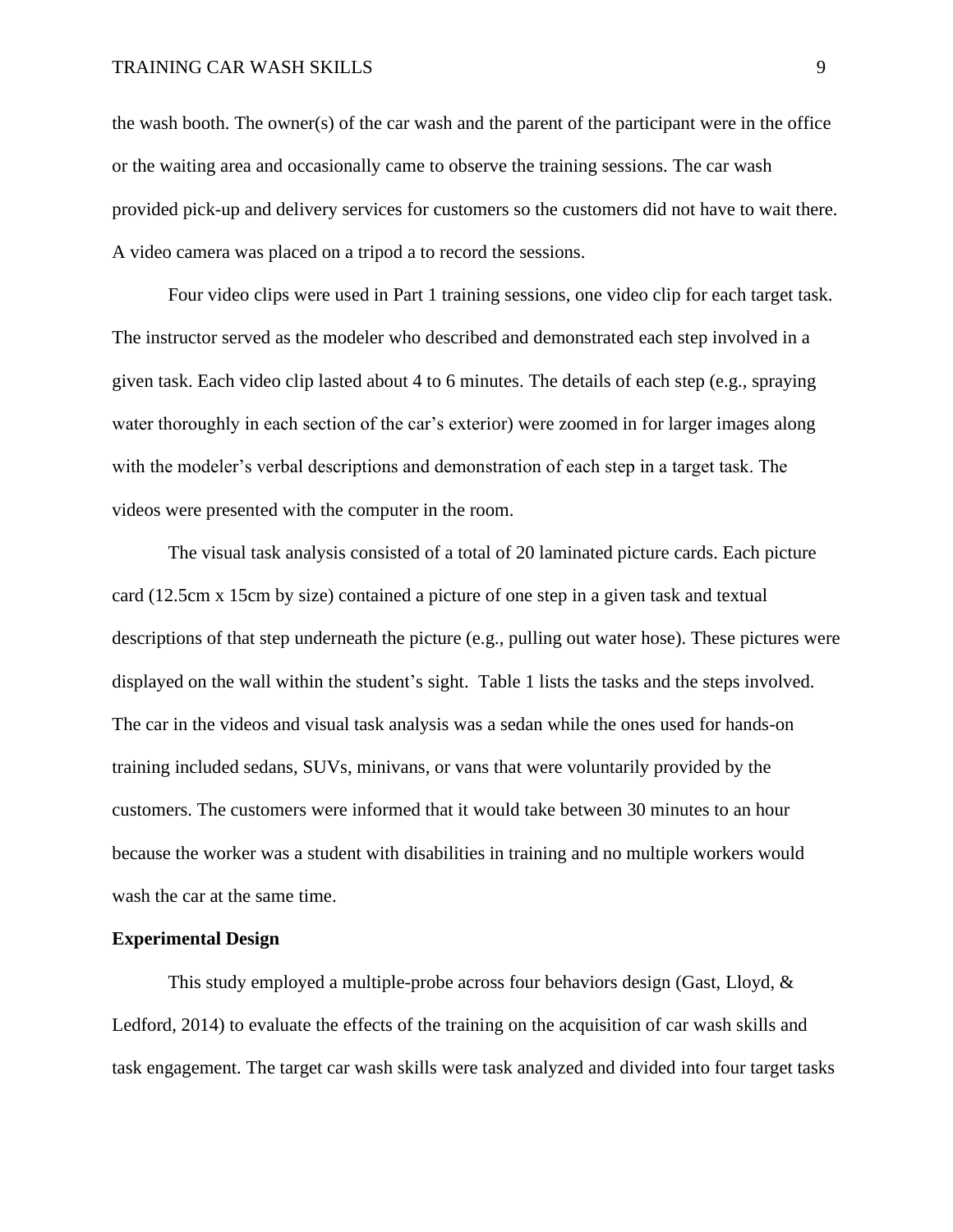(i.e., Task A: spraying water, Task B: scrubbing the car with soapy water, Task C: rinsing the car with water, and Task D: drying the car with a cloth) with multiple steps in each task. The training included video modeling, visual task analysis, and a pre-determined prompt hierarchy. The training of Task A was introduced once a stable baseline was established and continued until criterion performance of 100% for two consecutive sessions, following which training for Task B would begin. The training of the subsequent tasks followed the same pattern. Follow-up probe sessions were conducted 1 week after each task reached criterion, 2 weeks, and 6 months after completion of the training.

#### **Procedure**

**Probe sessions across conditions**. Probe sessions were conducted in the same manner across baseline, training, and follow-up conditions to evaluate the progress of each student's skill acquisition across conditions and as a measure of mastery criterion for each task under the training condition. A probe session was conducted prior to the Part 2 training session of the day under the training condition. During probe sessions, the instructor gave simple verbal directions with key words for each task (e.g., "Scrub car with soapy water,") and provided the materials. The instructor then waited 10 s for the student to respond. If the student performed the steps of a task, the instructor provided praise for each correct step at the end of each task (e.g., "You did a good job pulling out the water hose"). If the student did not complete the steps correctly or did not respond within 10 s, the instructor ignored incorrect responses and provided a neutral comment (e.g., "Thank you for your work" or "Let's do something else"). All four tasks were probed as chained responses (Tasks ABCD) across conditions. A baseline probe session lasted from 6 to 13 min if the student lacked the skills to perform the given tasks. A follow-up probe session took longer (probe duration: 23-30 min). Under the training condition, Task A was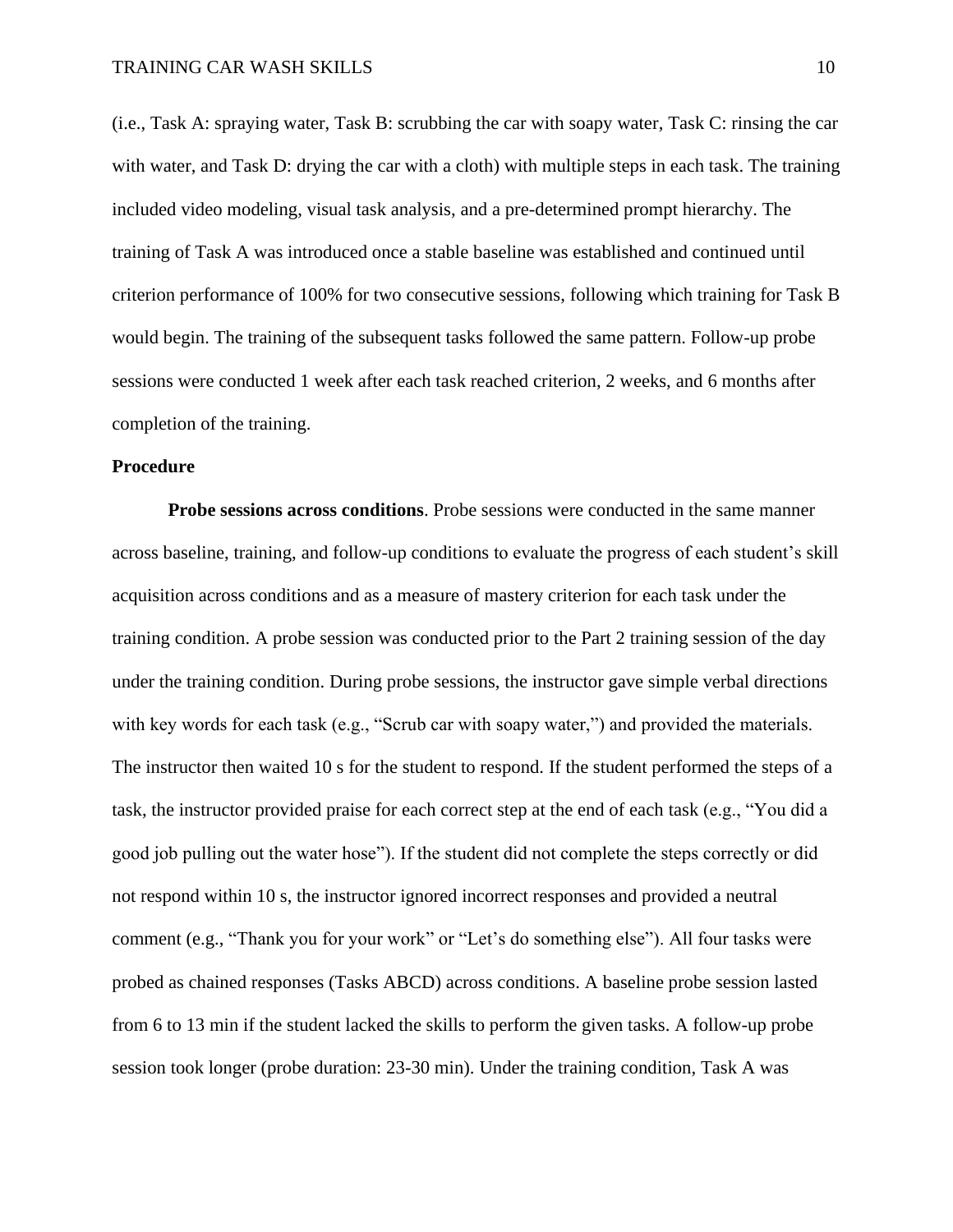probed after Task A was acquired (probe duration: 4-5 min); Tasks A and B were probed as chained responses when Task B was acquired (probe duration: 13-20 min). Probe sessions for Tasks A, B, and C were omitted because Task C was identical to Task A and the students acquired Task C without training. Follow-up probe sessions were conducted according to the following timeline: 1 week after mastery of each task, 2 weeks, and 6 months following the completion of the entire training.

**Training sessions.** Each training session contained two parts. Part 1 training was conducted in the conference room, and Part 2 was conducted in the car wash. Part 1 training was comprised of a video showing and instruction. First, the instructor presented the video of a target task. Second, the instructor paused the video at the end of each step and displayed the corresponding picture. Third, the instructor asked each student to describe the step by reading the text on the bottom of each picture. Fourth, the instructor provided praise for correct responses or echoic prompts to obtain correct responses. Fifth, the instructor repeated the same sequence for the remaining steps until all steps in a task were shown and described in order. Finally, the instructor presented all of the pictures to the student and asked the student to put them in order and describe the steps. Part 1 ended when all of the steps in a task were completed with the procedure described above. Each Part 1 training session lasted approximately 15 minutes. If the student displayed any disruptive behavior during training, the instructor would first provide verbal direction to obtain student attention (e.g., "Look here") and then physical guidance (e.g., physically guiding the student back to the seat), if necessary. Disruptive behavior did not occur during Part 1 training of the study.

Part 2 training consisted of hands-on practice in the car wash. First, the instructor displayed all of the pictures in order on the wall. Second, the instructor asked the student to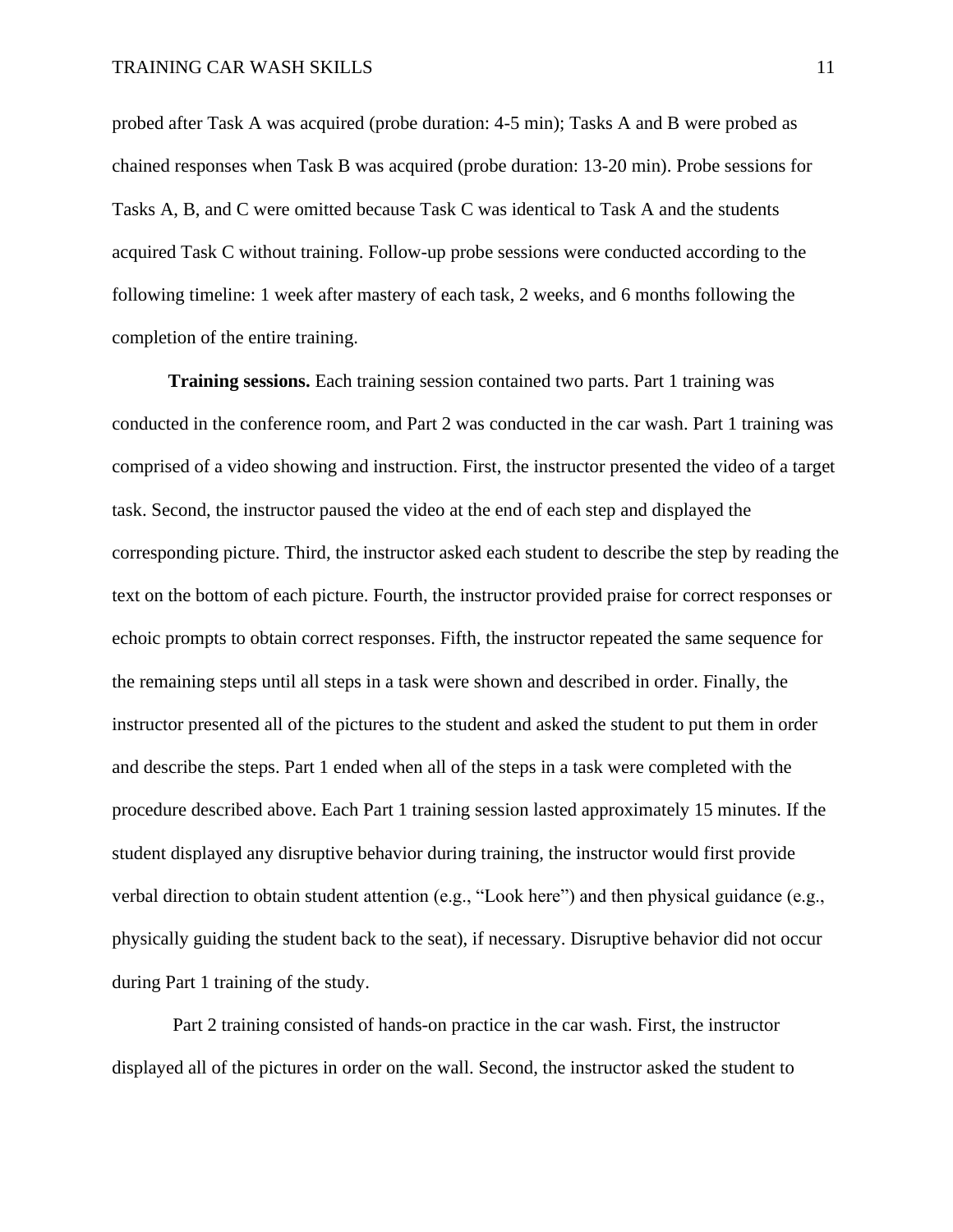review the pictures by describing each step. Third, the instructor presented the materials needed for the task. Fourth, the student began working on the steps of the task. The instructor provided praise when the student performed each step correctly. If the student omitted a step or did not perform a step correctly, the response was recorded as incorrect, and the instructor provided a gestural prompt (e.g., pointing to the picture) along with the verbal description (e.g., "Pull out the hose") for the student to respond. If the student still did not respond correctly after the gestural and verbal directions, physical guidance was provided. In this study, we only used physical guidance for Ray in beginning training sessions of Task A. Part 2 training ended after all steps in each task were complete. When the student achieved criterion for Task A, the same training procedure was implemented for Task B. The training procedure was repeated until the student achieved criterion for Task D. Each Part 2 training session lasted approximately 15 to 20 min. For each visit, the student started with Part 1 training for the target task, was transported to the car wash, had one probe session of mastered task(s), and finally underwent Part 2 training of the target task. Each student had two to three visits each week, and the entire training condition took approximately 4 to 6 weeks to complete.

#### **Response Definitions**

The dependent variables included the percentage of correct responses for each task and the percentage of task engagement during probe sessions across conditions. A correct response was defined as a correct step completed independently by the student matching the description of that particular step. For example, Task A (spraying water) had four steps, and each step was counted as a response. In step 3, the student had to spray water on all exterior sections of the car in order to be scored as a correct response. If the student had one correct response out of the four steps, the percentage of accuracy for Task A was 25% in that probe session.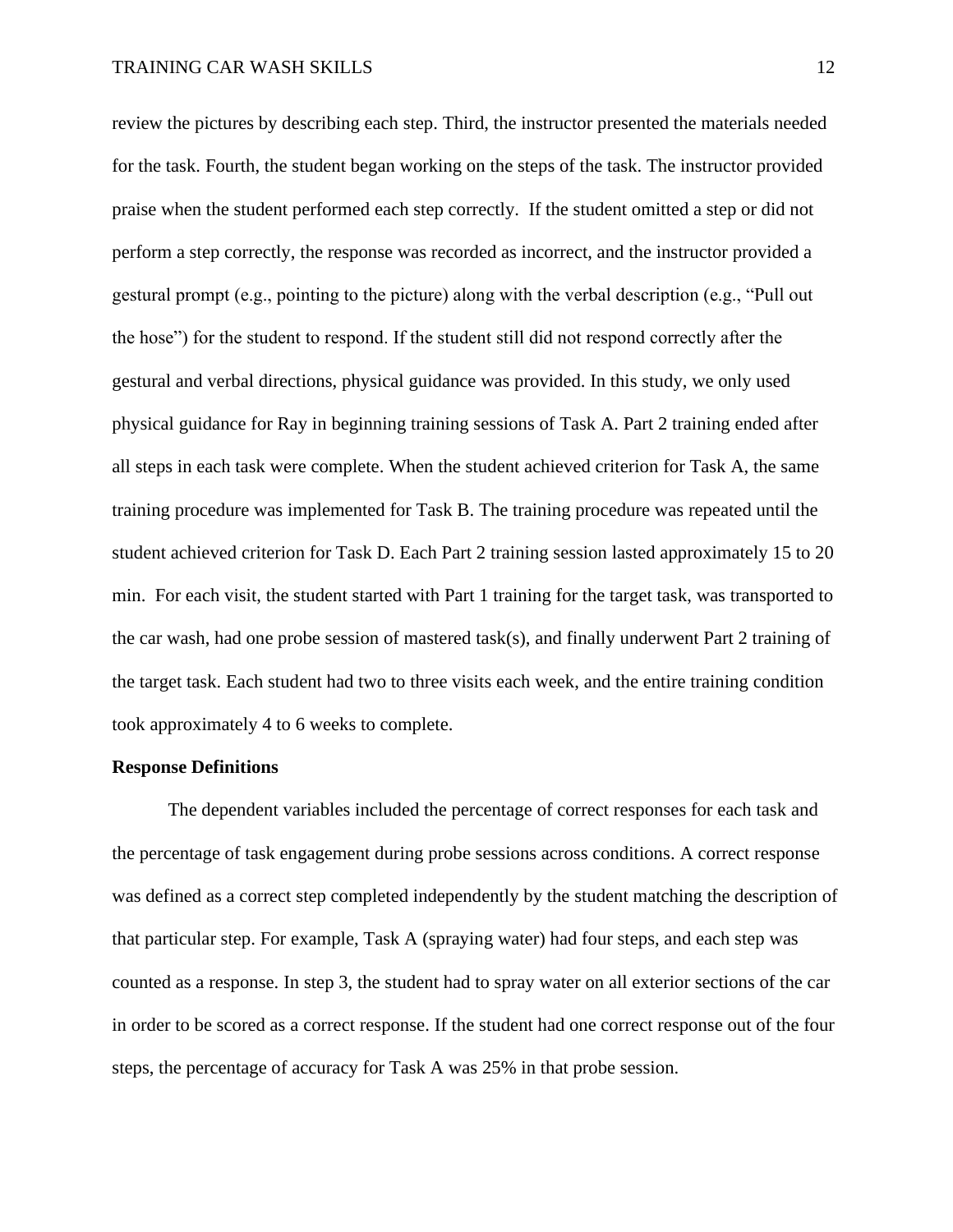Task engagement was measured using 30-s momentary time sampling in baseline, training, and follow-up probe sessions during which the students performed all tasks as chained responses. An instance of task engagement was defined as the student engaged in task completion without any work cessation or disruptive behavior for more than 3 s during each time sampling period. An instance of disruptive behavior included talking out of turn, looking away, displaying irrelevant repetitive movements, or walking around.

#### **Social Validity**

To assess social validity, we developed questionnaires and solicited responses from each child's parent, the two owners of the car wash station, the car owners whose cars were washed by the students during follow-up probe sessions, and the students who participated in the study. The parents' questionnaire contained 14 items (Items 1-5: training acceptability, Item 6: perceived helpfulness of the training, Items 7-10: feasibility, and Items 11-14: satisfaction). Items 1 to 5 included the acceptability of the instructional strategies used, the content of the training, the car wash protocol, the one-on-one training format, and the practice opportunities. Item 6 asked the parents whether the training was helpful in increasing their child's vocational skills. Items 7 to 10 concerned feasibility of the training in terms of the duration of each session, frequency of training sessions per week, finance, and time involved to receive the training. Items 11 to 14 were related to parents' satisfaction of their child's car wash skills acquisition, task engagement, and vocational skills, as well as their satisfaction about the instructor. Each item was rated on a 5-point Likert scale  $(1 = not satisfied or not helpful to 5 = very satisfied or very)$ helpful). The last question was an open-ended question for parents to provide suggestions for program improvement, comments on the intervention, and to share their experiences participating in the intervention.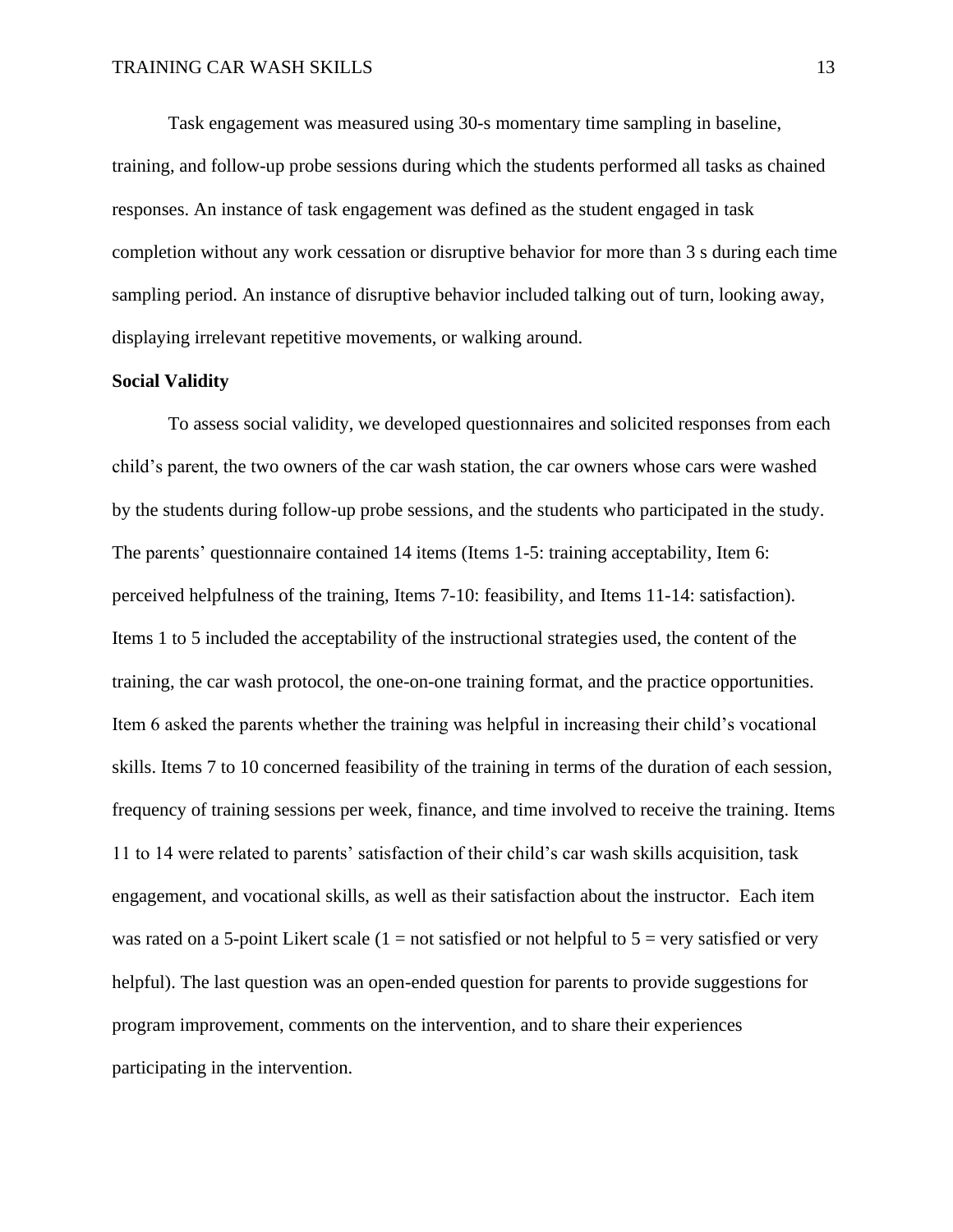We conducted a brief interview with each student to ask their overall satisfaction with the training. The four questions were "Do you like to wash cars? If yes, what is the best part? If not, why not?" "Do you like the instructor?" "What do you think about the cars you've washed?" and "Would you like to work in a car wash in the future? Why or why not?"

The two owners of the car wash were interviewed with open-ended questions. These included: "Are you satisfied with the results of this training," "Is there anything you may suggest to improve this training," and "Would you consider hiring adults with ID/ASD to work in your Car Wash? Why or why not?"

We also developed a questionnaire for the customers who provided their cars for the training, but only solicited responses from the customers whose cars were washed completely by our participants during follow-up probe sessions. The questions were: (a) Is the wait time for the car wash acceptable? (b) Is the fee acceptable? (c) Are you satisfied with the service? If not, any suggestions for improvement? (d) Do you worry about your car washed by individuals with disabilities? (e) Are you willing to send your car to a car wash station served by individuals with disabilities? (f) Any other comments or suggestions for the training?

#### **Procedural Fidelity and Interobserver Agreement**

Procedural fidelity was assessed by one supervising faculty member from the university who conducted evaluations either on-site or through video recordings for 30% of all of the training sessions for each student and 30% of the probe sessions for each student and in each condition. A checklist containing the items with implementation steps was used. Checklist items for Part 1 training included (a) introducing the target task, (b) presenting the step in the video clip, (c) presenting the picture/question, and (d) providing consequation. Items (b) to (d) were repeated for each step in the task. Items for Part 2 training included: (a) presenting pictures of the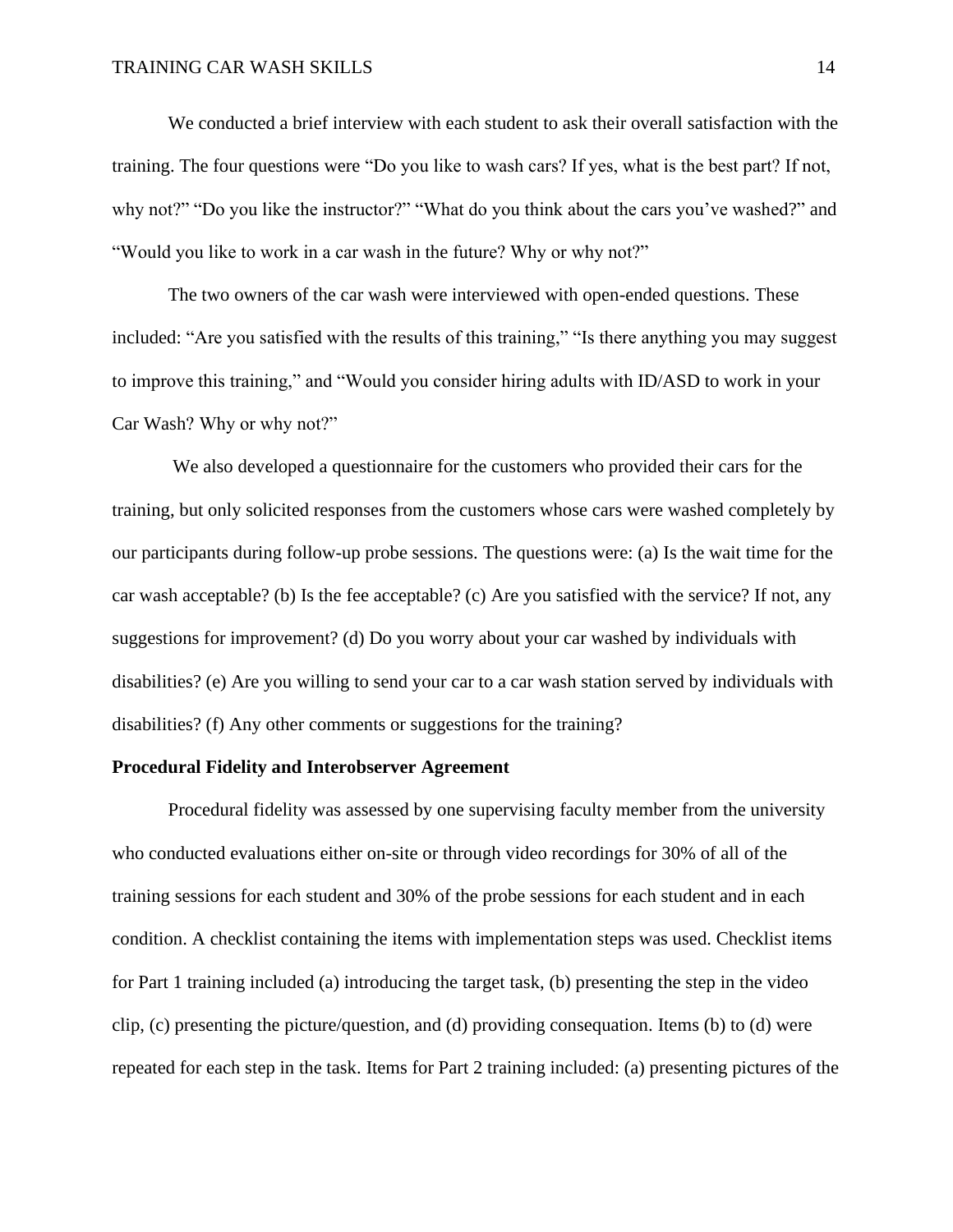target task, (b) presenting a verbal direction and materials, and (c) providing consequation. In both Part 1 and Part 2 training, the consequation included either praise for correct responses or a prompt in the hierarchy for an incorrect response/no response. The checklist for probe sessions listed all 20 steps in all tasks. Each step included (a) presenting a verbal direction with materials and waited for 10 s, and (b) providing praise for a correct response while ignoring an incorrect response. The percentage of procedural fidelity was calculated by dividing the number of correct items by the total items on the checklist and multiplying by 100. The procedural fidelity for probe sessions was 100% for all sessions assessed. The procedural fidelity for the training sessions ranged from 92.6% to 97.2% with an average of 94% for all sessions observed.

Interobserver agreement (IOA) was assessed for 30% of the probe sessions for each student from each condition by a graduate student who was trained to record student responses from the video recordings. IOA was calculated by dividing the number of agreements by the number of agreements plus disagreements and multiplying by 100. The average IOA was 94% (range: 92-96%) for car wash tasks and 93% (range: 89-100%) for all sessions observed.

#### **Results**

#### **Task Accuracy**

Figures 1, 2, and 3 depict the percentage of correct responses for Tasks A, B, C, and D across all conditions for Kao, Ray, and Lon, respectively. During baseline, Kao's task accuracy was stable at a relatively low level for all tasks (Task A:  $M = 38.1\%$ , range: 28.6-42.9%; Task B: *M* = 43.1%, range: 30.8-46.2%; Task D: *M* = 35.1%, range: 31.6-36.8%), with the exception of Task C (range: 28.6-100%). The performance of Task C was at the same level as other tasks in the baseline before the mastery criterion for Task A was achieved. Under the training condition, Kao's accuracy immediately increased to a relatively high level and he achieved criterion in five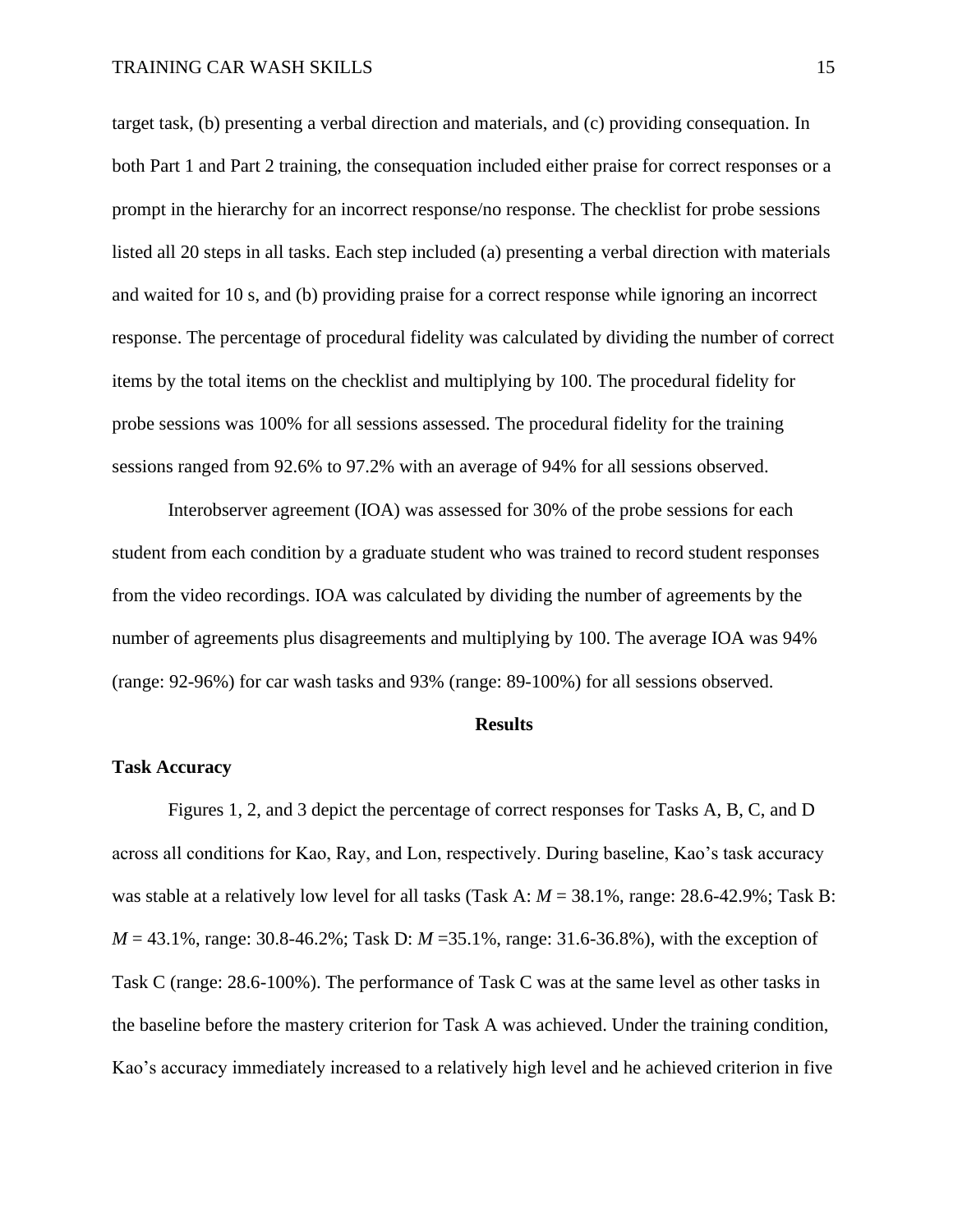sessions for Task A (range: 85.7-100%), seven sessions for Task B (range: 76.9-100%), and six sessions for Task D (range: 78.9-100%). No data overlapped between baseline and training conditions. During follow-up sessions, Kao remained at 100% accuracy one week following mastery of Task A. He also performed at 100% when acquired tasks were chained (i.e., AB and ABCD). He maintained 100% accuracy for all tasks in 1 week, 2 weeks, and 6 months following the completion of the training.

Similarly, Ray had a stable and low level of accuracy in baseline for Task A (*M* = 28.6%, range: 28.6-28.6%), Task B (*M* = 14.1%, range: 7.7-15.4%), and Task D (*M* =18.4%, range: 10.5-21.1%), and acquired Task C (range: 28.6-100%) after mastering Task A. His accuracy of each task immediately increased to a relatively high level and ascended to criterion performance under the training condition. He acquired Tasks A, B, and D in five, seven, and six sessions, respectively (Task A: *M* = 82.9%, range: 71.4-100%; Task B: *M* = 81.3%, range: 53.9-100%; Task D:  $M = 75.4\%$ , range: 52.6-100%). No overlaps of data occurred between baseline and training conditions. He maintained acquired tasks and performed them in a chained sequence with 100% during 1 week, 2 weeks, and 6 months follow-up probe sessions.

Compared to Kao and Ray, Lon had a relatively high level of task accuracy during baseline (Task A: range: 42.9-71.4%; Task B; range: 46.2-61.5%; Task C: range: 42.9-100%; Task D: range: 21.1-42.1%). He also acquired Task C after reaching criterion for Task A. His accuracy immediately increased to a high level at or close to criterion performance during training and mastered Task A, B, and D, in two, four, and three sessions, respectively (Task A: *M* = 100%, range: 100-100%; Task B: *M* = 98.1%, range: 92.3-100%; Task D: *M* = 96.5%, range: 89.5-100%). Probe data between baseline and training conditions did not have any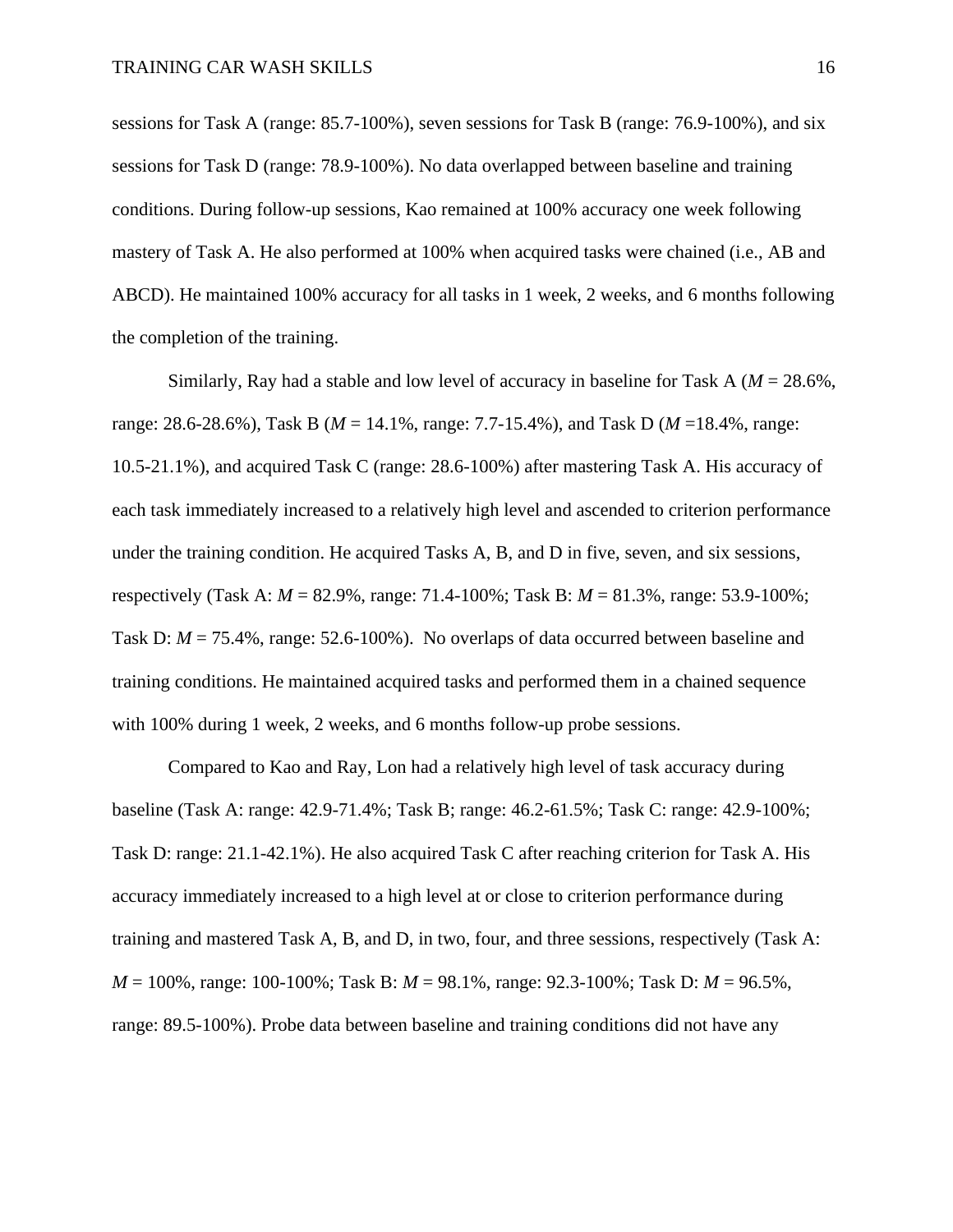overlap. He also maintained acquired tasks at 100% when chained together in 1-week, 2-week, and 6-month follow-up probe sessions.

#### **Task Engagement**

Figure 4 depicts the percentage of student task engagement across the baseline, training, and follow-up conditions. Compared to baseline (*M* = 86.8%, range: 85.2%-88%), Kao's task engagement was slightly high under the training condition (*M* = 89.8%, range: 87.2-92%), and continue to increase to a slightly high level in follow-up sessions (*M* = 94.6%, range: 93.7- 95.5%). One data point overlap was observed between baseline and training conditions with no overlaps between baseline and follow-up sessions.

Ray had a similar pattern of task engagement with Kao. His task engagement was stable at a relatively low level during baseline  $(M = 69.4\%$ , range:  $60-75\%$ ), increased with an ascending trend to a relatively high level under the training condition (*M* = 83.7%, range: 75- 93.3%), and stayed at a high level during follow-ups (*M* = 93.7%, range: 91-96.8%). Only one data point overlap occurred between baseline and training with no overlaps between baseline and follow-up sessions.

Lon's task engagement was stable and consistently high at 100% across the baseline, training, and follow-up conditions. No change of data trend was observed.

#### **Social Validity**

The average ratings provided by the three parents were 4.87 ( $SD = 0.14$ ) for training acceptability,  $4.58$  (*SD* = 0.43) for the perceived helpfulness of the training,  $5$  (*SD* = 0) for the feasibility, and  $4.58$  (*SD* = 0.31) for their satisfaction of the training.

All three students responded that they liked the training. Kao said that the best part was scrubbing the car with soapy water because soapy bubbles made the car clean. Ray liked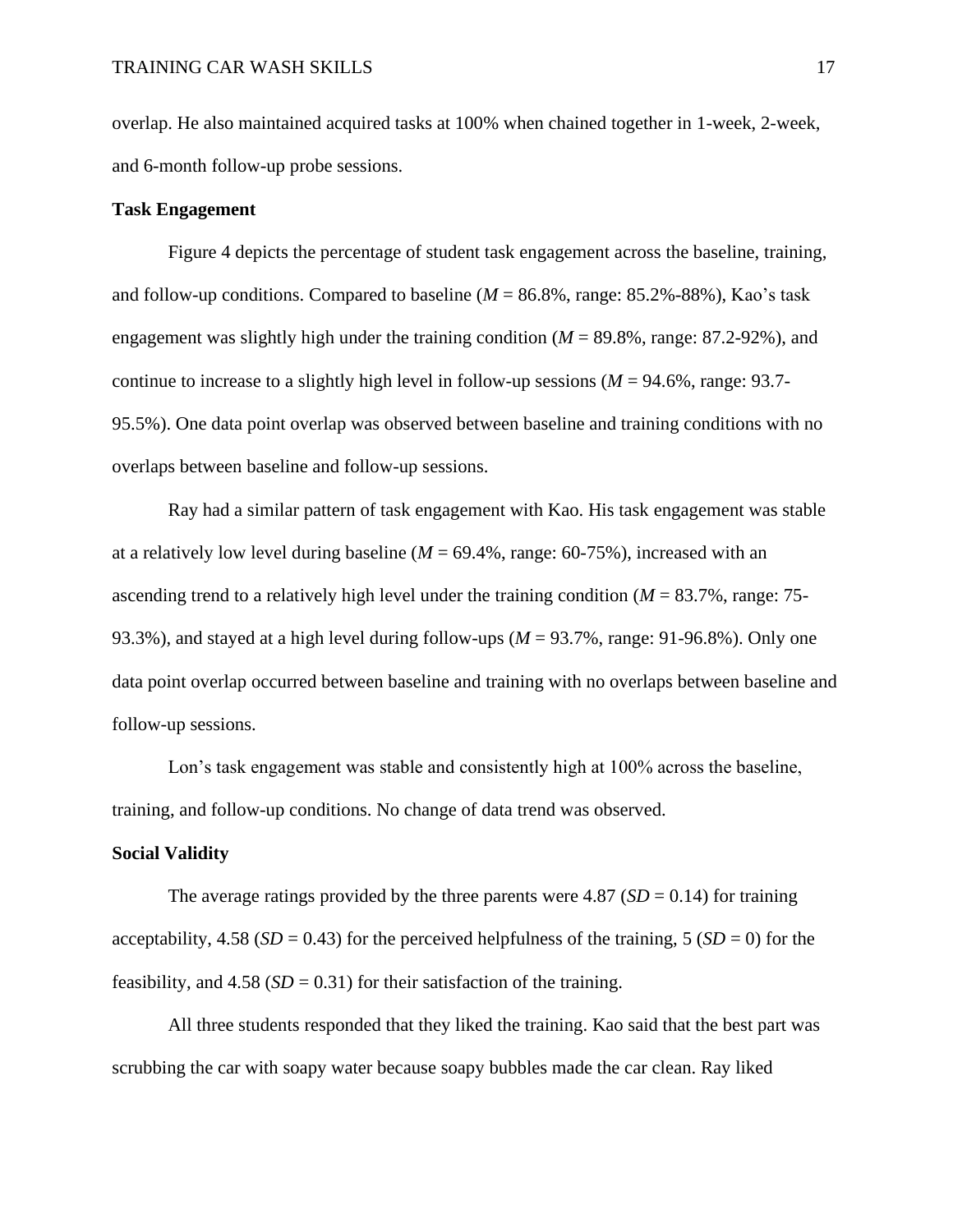spraying water because he was good at it. Lon liked to dry the car because it was the final step and made the car really clean. All three students liked the instructor and were satisfied with the cars they had washed. Kao and Ray said that they were happy that they could wash the entire car all by themselves. Lon said that he made the cars clean by paying attention. Kao and Ray said that they would like to work in a car wash because they could make money. Lon said, "Car washing is tiring, so I don't want to work there." The instructor asked, "What if they pay you to do it?" To which Lon replied, "Oh, I will do it then."

Both owners of the car wash station indicated that they were satisfied with the results of the training. One suggested that the instructor could have taught the students to use less water and soap during training. Another indicated that the customers' wait time could have been shortened. Both owners expressed their willingness to continue providing their car washes as a job training site for people with disabilities. Further, they would consider hiring people with ID/ASD to work there.

Nine out of 35 customers whose cars were completely washed by our students were asked to complete the questionnaire. They indicated that the wait time of 60 minutes was acceptable with the pick-up and delivery services provided by the car wash. They also considered the fees reasonable, compared to other car washes. They were also satisfied with the quality of the service received. One customer commented that it was good that a supervisor was onsite. For example, one of his car windows were not dried off completely, but the problem was quickly fixed after he communicated with the supervisor. All customers said that they did worry about their cars being scratched accidentally by the students, but the results showed otherwise. One customer noticed that the student who washed his car paid attention to details and washed his car very carefully. The customers all said that they have no problem letting individuals with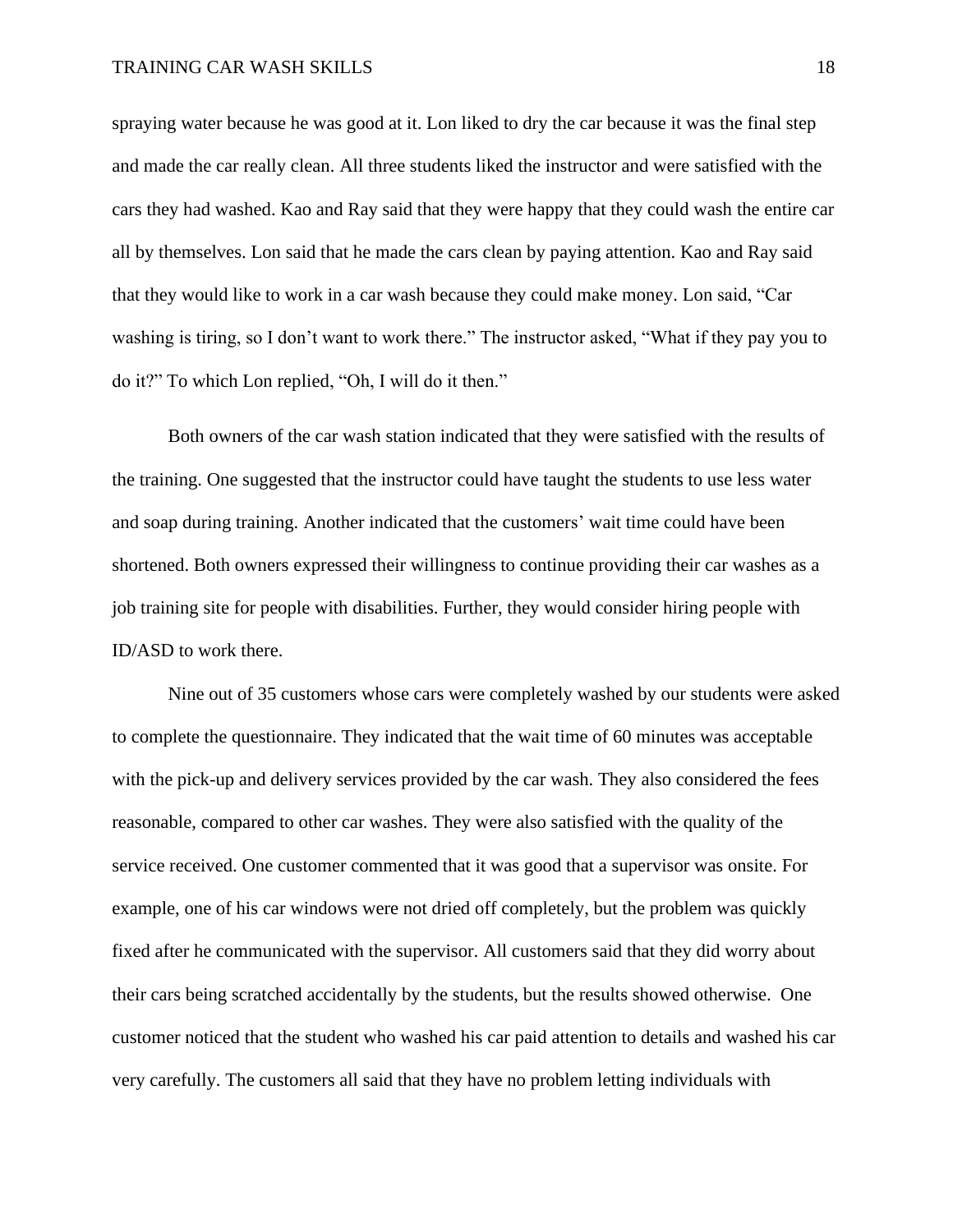disabilities wash their cars in the future.

#### **Discussion**

Developing and evaluating evidence-based practices to teach vocational skills to individuals with ID/ASD is a research priority in China. This study was one of the initial attempts conducted to evaluate the effects of video modeling and visual task analysis on the acquisition, maintenance, and engagement of washing cars for adolescents with ID/ASD. Results indicated that the training was effective in teaching and maintaining the skills for all three participants. Two of the participants' task engagement were improved after the completion of the training and during follow-up probe sessions.

Consistent with previous research on vocational skills training (Allen et al., 2010; Riffel et al., 2005; Taber-Doughty et al., 2013; Van Laarhoven et al., 2007; Wacker & Berg, 1983; D P Wacker et al., 1985; Wacker & Berg, 1984), the result of our study indicated that the use of video modeling and visual task analysis effectively improved performance of car wash skills for the three participants with ID/ASD in the employment setting. Video-based instruction provides step-by-step visual demonstrations of complex tasks in sequence and presents the outcome or final product at the end, particularly suitable for teaching complex skills. Because video presentations were not easily accessible in the car wash station, we first presented the videos with verbal instruction in the conference room and then used picture task analysis as a visual prompt for hands-on training sessions in the car wash. As reported previously, videos or pictures not only increased independent task completion but also decreased the amount of prompts required for task completion (Riffel et al., 2005; Van Laarhoven et al., 2007). It is possible that video presentations provided an overview of car wash steps, while the picture task analysis used during hands-on training enhanced independent and accurate task completion. However, such a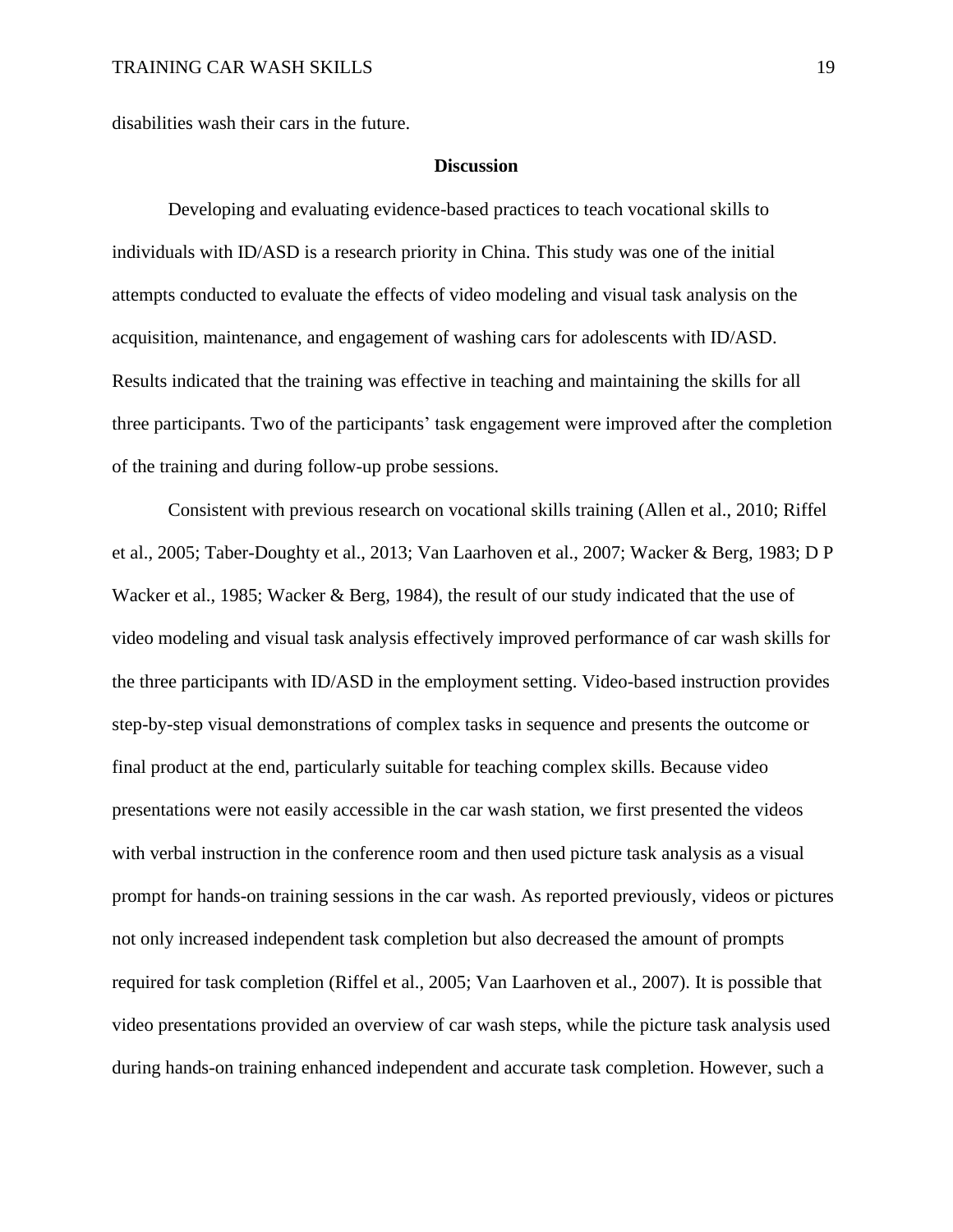speculation warrants further investigations using component analysis to determine the primary controlling variable(s).

Previous research using videos or pictures as antecedent presentations for vocational skills training did not evaluate task engagement as a collateral effect. Two of the three participants engaged in the tasks at a higher level in the training and follow-up conditions than in the baseline, suggesting that the training improved task engagement. Additionally, the duration of car wash performed by our participants during follow-up was only slightly longer (23-30 min) than the time required by a regular worker (18-20 min). The work efficiency of our participants was at a close level with regular workers. Lon's task engagement remained high across all conditions, despite his accurate responses in baseline being at a relatively low level. Lon's teacher suggested that his high-level task engagement was probably due to the self-management training Lon received in the previous year. However, such a correlation was not verified.

Social validity data indicated that the people (i.e., the employers, the parents, the students, and the customers) involved in this study were satisfied with the results of the training. The positive feedback from the employers and the customers was particularly encouraging, as hiring people with disabilities to work in the community setting is still a challenging idea for many people in China (International Labour Organization, 2013). We attributed the success of the training primarily to the use of behavior-analytic strategies informed by research. It is critically important to demonstrate work performance of these individuals not only to increase their competitiveness in employment but also to promote public awareness in Chinese society.

Limitations of the study include the lack of experimental control for Task C, the lack of allowance for component analysis in the experimental design, and the lack of generalization of acquired skills to other settings. In our experiment, we taught a chained behavior with four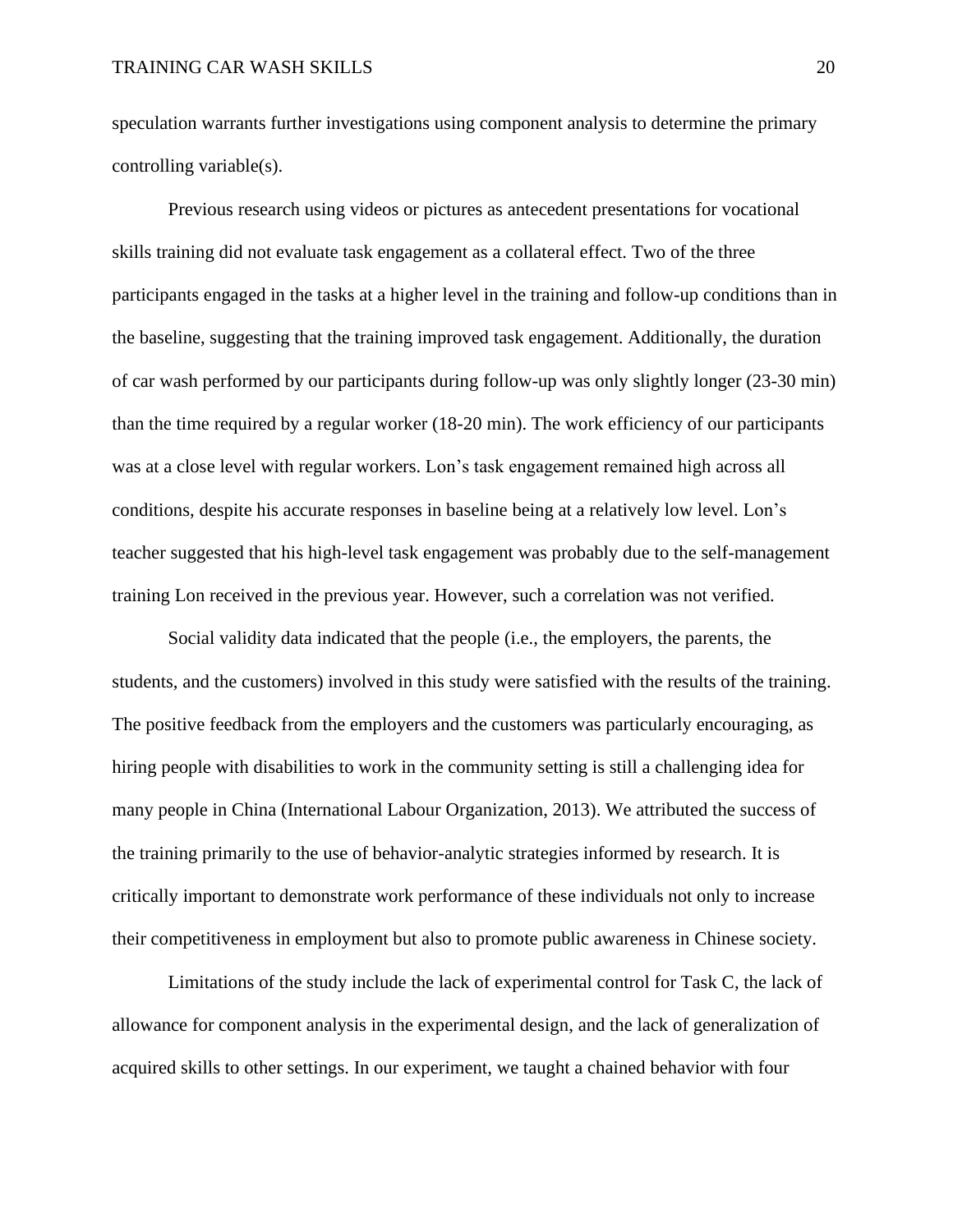discrete tasks and used a multiple-probe design across the four tasks. Because Task A and C consisted of identical steps, all students acquired Task C without training after Task A was acquired, which interfered with experimental control required by the design. A multiple-probe across participant design may be more appropriate. Further, without component analysis, it was difficult to determine whether all components involved in the training sessions were necessary. Additionally, each visit may last for one hour under the training condition (i.e., Part 1 training, walking to the car wash, a probe session, and Part 2 training). This raises the concern regarding the efficiency and feasibility of the training. It may be necessary to present videos in the car wash facility and use video prompting procedures with short-duration video clips that teach one behavior after another, along with total task training. Finally, generalization of car wash skills to other car washes or generalization should be evaluated in future studies.

The results have important implications in developing effective vocational skills training for individuals with ID/ASD in China. To train complex vocational skills, practitioners can consider using video modeling during initial training and visual task analysis in an actual work setting to teach car wash or related skills for adolescents with ID/ASD. This type of training can also be implemented in special education schools or employment support facilities for individuals with ID/ASD, as the procedure is effective and encourages independent task completion. For employers who may consider hiring individuals with ID/ASD to work in their facilities, the training is practically feasible so long as these individuals are provided with supervising staff and video technology in the work settings.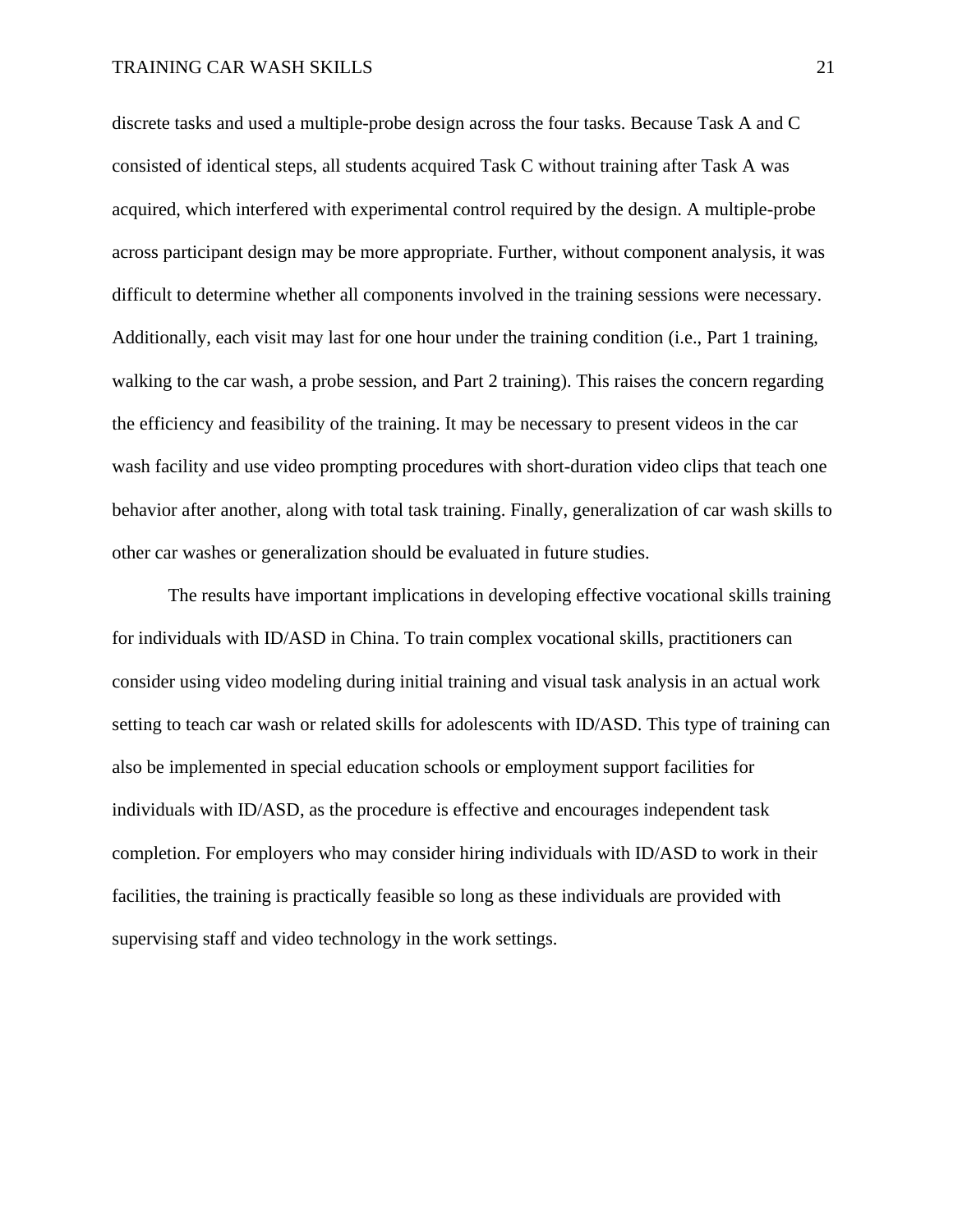#### References

- Allen, K. D., Wallace, D. P., Renes, D., Bowen, S. L., & Burke, R. V. (2010). Use of video modeling to teach vocational skills to adolescents and young adults with autism spectrum disorders. *Education and Treatment of Children*, *33*(3), 339–349.
- American Psychiatric Association. (2013). *Diagnostic and statistical manual of mental disorders (DSM-5®)*. Washington, D. C.: Author.
- An, Z. G., Hu, X., & Horn, E. (2018). Chinese inclusive education: The past, present, and future. *Intervention in School and Clinic*, 1053451218765244.
- Barneveld, P. S., Swaab, H., Fagel, S., van Engeland, H., & de Sonneville, L. M. J. (2014). Quality of life: A case-controlled long-term follow-up study, comparing young highfunctioning adults with autism spectrum disorders with adults with other psychiatric disorders diagnosed in childhood. *Comprehensive Psychiatry*, *55*(2), 302–310.
- China Disabled Persons' Federation. (2012). The total number of persons with disabilities ad the numbers of different disabilities by the end of 2010. Retrieved from http:// www.cdpf.org.cn/sytj/content/2012-06/26/content\_ 30399867.htm.
- Chinese State Council. (1994). Regulations on the education of persons with disabilities. Beijing: Huaxia Publisher.
- Gast, D. L., Lloyd, B. P., & Ledford, J. R. (2014). Multiple baseline and multiple probe designs. In D. L. Gast and J.R. Ledford (Eds.) *Single Case Research Methodology: Applications in special education and behavioral sciences* (2nd ed., pp. 252–296). New York: NY: Routledge.
- Gilson, C. B., Carter, E. W., & Biggs, E. E. (2017). Systematic review of instructional methods to teach employment skills to secondary students with intellectual and developmental disabilities. *Research and Practice for Persons with Severe Disabilities*, *42*(2), 89–107.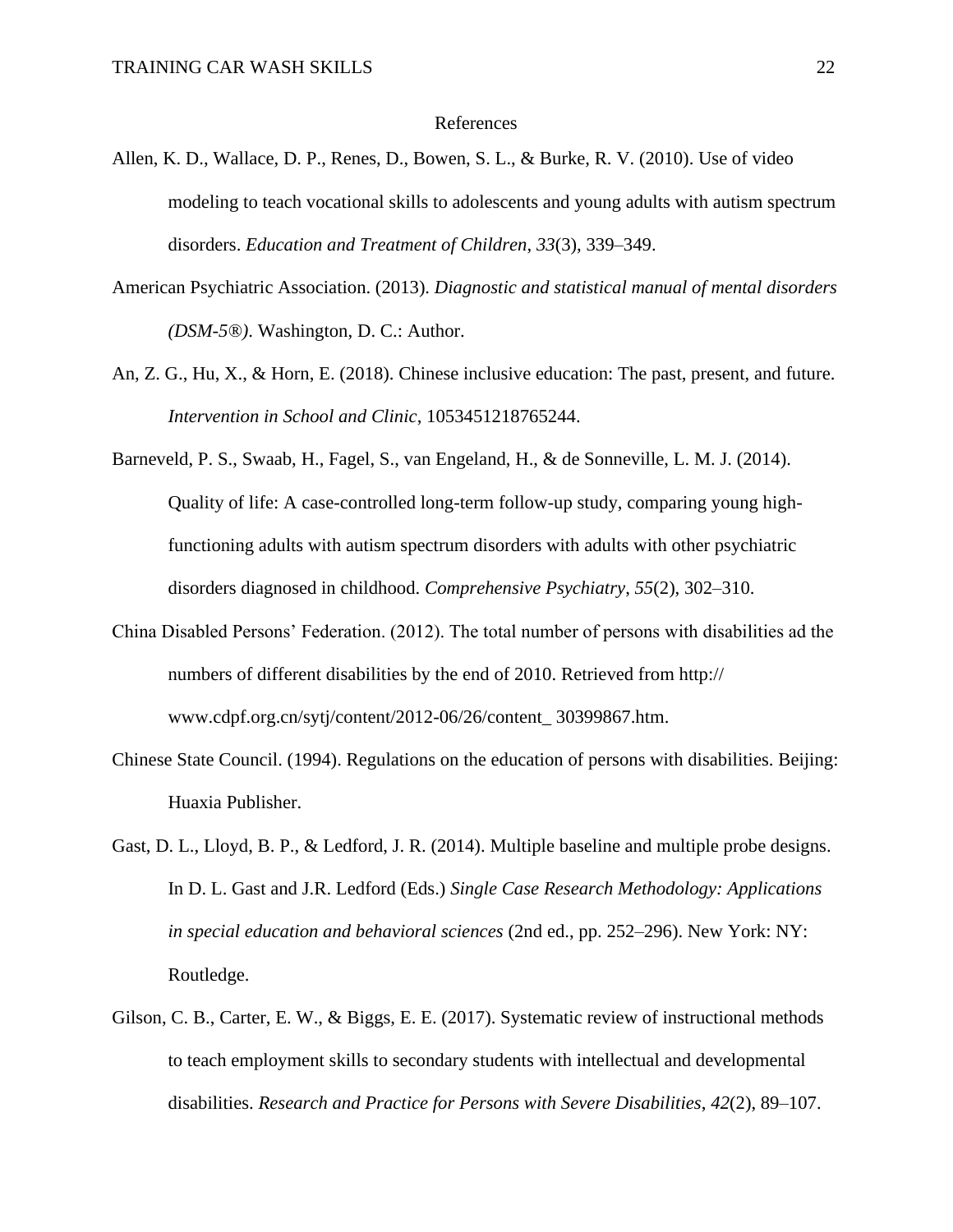- Holwerda, A., Klink, J. J. L. van der, Groothoff, J. W., & Brouwer, S. (2012). Predictors for work participation in individuals with an autism spectrum disorder: A systematic review. *Journal of Occupational Rehabilitation*, *22*(3), 333–352.
- Hou, J. (2015). Wǒ guó cán jí ér tóng shī xué dí xiàn zhuàng yǔ yǐng xiǎng yīn sù yán jiū [Report on the Situation, Influences, and Factors that Prevent Disabled Children in Our Country from Attending School]. *Zhōng Guó Tè Shū Jiào Yù [Chinese Special Education]*, *1*, 3-9. Retrieved from http://www.cssn.cn/jyx/jyx\_tsjyx/201505/t20150522\_1977101.shtml.
- Huang, A. X., Jia, M., & Wheeler, J. J. (2013). Children with autism in the People's Republic of China: Diagnosis, legal issues, and educational services. *Journal of Autism and Developmental Disorders*, *43*(9), 1991–2001.
- International Labour Organization. (2013). Inclusion of people with disabilities in China. Switzerland: Author. Retrieved from http://www.ilo.org/wcmsp5/groups/public/@ed\_emp/@ifp\_skills/documents/publication/ wcms\_112380.pdf.
- Liu, J., Ma, H., He, Y.-L., Xie, B., Xu, Y.-F., Tang, H.-Y., … Yu, X. (2011). Mental health system in China: history, recent service reform and future challenges. *World Psychiatry*, *10*(3), 210–216.
- Lu, J. P., Yang, Z. W., Shu, M. Y., & Su, L. Y. (2004). Er tong gu du zheng liang biao ping ding de xin du xiao du fen xi [Reliability and validity analysis of the Childhood Autism Rating Scale]. *Zhong Guo Xian Dai Yi Xue Za Zhi*, *14*(3), 119–123.
- McCabe, H. (2013). Bamboo shoots after the rain: Development and challenges of autism intervention in China. *Autism*, *17*(5), 510–526.

McKee-Ryan, F., Song, Z., Wanberg, C. R., & Kinicki, A. J. (2005). Psychological and physical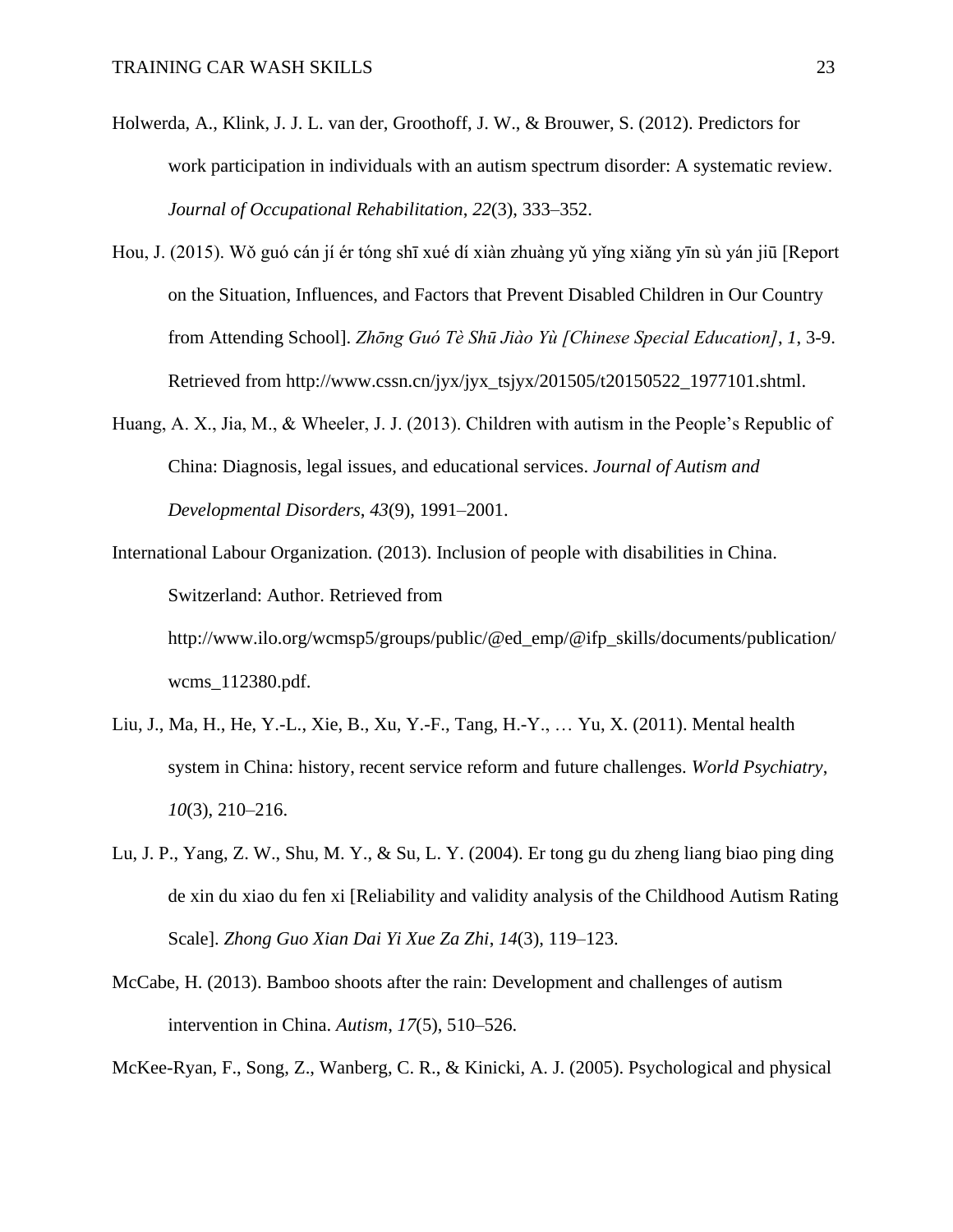well-being during unemployment: a meta-analytic study. *The Journal of Applied Psychology*, *90*(1), 53–76.

- Mechling, L. C., & Ortega-Hurndon, F. (2007). Computer-based video instruction to teach young adults with moderate intellectual disabilities to perform multiple step, job tasks in a generalized setting. *Education and Training in Developmental Disabilities*, *42*(1), 24–37.
- Ministry of Education. (2017). Second special education enhancement program (2017- 2020). Retrieved from

http://www.moe.edu.cn/srcsite/A06/s3331/201707/t20170720\_309687.html.

- National Autism Center. (2010). *An educator's manual to evidence-based practice and autism, 2nd edition*. Downloaded from National Autism Center website at www.nationalautismcenter.org/resources/for-educators/.
- National Core Indicators. (2017). Adult consumer survey: 2015-2016 final report. Cambridge, MA: Human Services Research Institute. Retrieved from https://www.nationalcoreindicators.org/upload/core-indicators/2015- 16\_ACS\_Report\_Part\_I\_0623.pdf.
- National People's Congress. (1990). Law of the People's Republic of China on the protection of disabled persons. Beijing: Legal System Publisher.

Newman, L., Wagner, M., Knokey, A. M., Marder, C., Nagle, K., Shaver, D., … Schwarting, M. (2011). The post-high school outcomes of young adults with disabilities up to 8 years after high school: Key findings from the national longitudinal transition study-2 (NLTS2). Menlo Park, CA: SRI International. Retrieved from https://ies.ed.gov/ncser/pubs/20113005/pdf/20113005.pdf.

Riffel, L. A., Wehmeyer, M. L., Turnbull, A. P., Lattimore, J., Davies, D., Stock, S., & Fisher, S.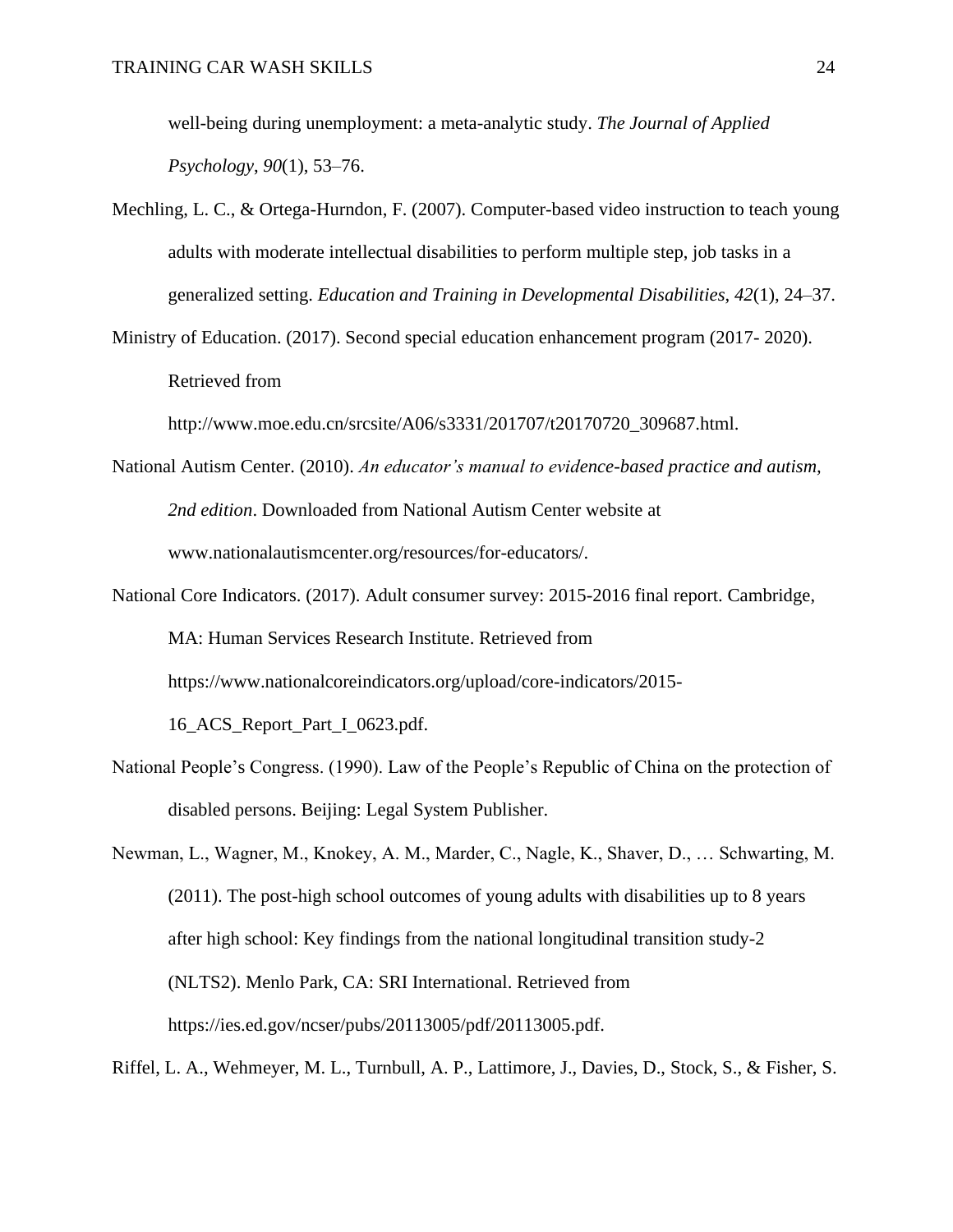(2005). Promoting independent performance of transition-related tasks using a palmtop PC-based self-directed visual and auditory prompting system. *Journal of Special Education Technology*, *20*(2), 5–14. https://doi.org/10.1177/016264340502000201

- Schopler, E., Reichler, R. J., & Renner, B. R. (2002). *The childhood autism rating scale (CARS)*. Los Angeles, CA: Western Psychological Services.
- Taber-Doughty, T., Miller, B., Shurr, J., & Wiles, B. (2013). Portable and accessible video modeling: Teaching a series of novel skills within school and community settings. *Education and Training in Autism and Developmental Disabilities*, *48*(2), 147–163.
- TASH National Agenda. (2010). Employment. Washington, DC: Author. Retrived from https://tash.org/about/resolutions/tash-resolution-integrated-employment/.
- Van Laarhoven, T., Van Laarhoven-Myers, T., & Zurita, L. M. (2007). The effectiveness of using a pocket PC as a video modeling and feedback device for individuals with developmental disabilities in vocational settings. *Assistive Technology Outcomes and Benefits*, *4*(1), 28–45.
- Wacker, D P, & Berg, W. K. (1983). Effects of picture prompts on the acquisition of complex vocational tasks by mentally retarded adolescents. *Journal of Applied Behavior Analysis*, *16*(4), 417–433. https://doi.org/10.1901/jaba.1983.16-417
- Wacker, D P, Berg, W. K., Berrie, P., & Swatta, P. (1985). Generalization and maintenance of complex skills by severely handicapped adolescents following picture prompt training. *Journal of Applied Behavior Analysis*, *18*(4), 329–336.
- Wacker, David P., & Berg, W. K. (1984). Training adolescents with severe handicaps to set up job tasks independently using picture prompts. *Analysis and Intervention in Developmental Disabilities*, *4*(4), 353–365.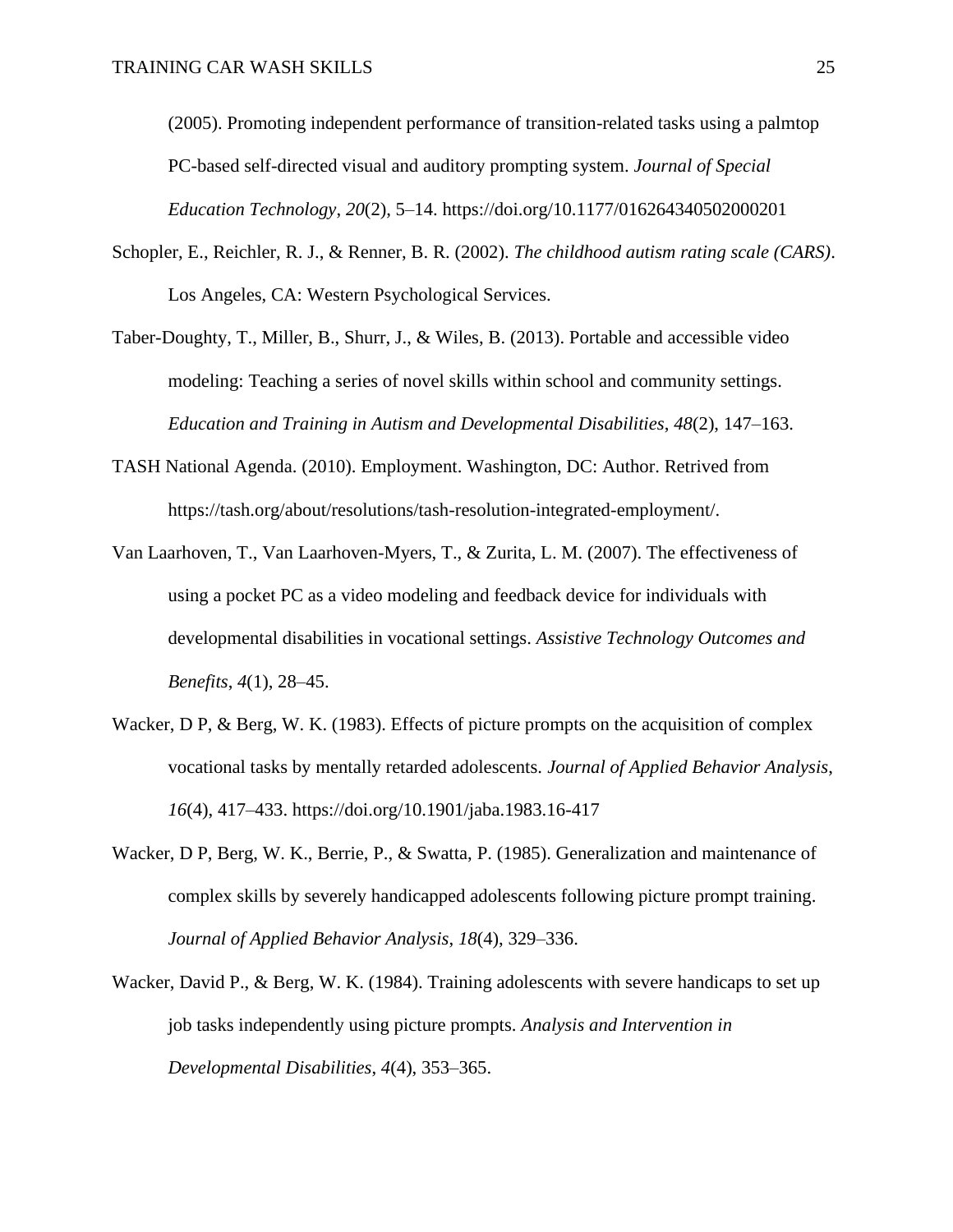- Walsh, L., Lydon, S., & Healy, O. (2014). Employment and Vocational Skills Among Individuals with Autism Spectrum Disorder: Predictors, Impact, and Interventions. *Review Journal of Autism and Developmental Disorders*, *1*(4), 266–275.
- Wechsler, D. (2003). *Wechsler Intelligence Scale for Children® - Fourth Edition*. San Antonio, TX: Psychological Corporation.
- World Health Organization. (2011). World report on disability. Switzerland: Author. Retrieved from http://www.who.int/disabilities/world\_report/2011/report.pdf.
- Zhang, H. C. (2008). *Wei shi er tong zhi li liang biao-di si ban [The Wechsler Intelligence Scale for children--4th edition].* Zhuhai, Guangdong: King-May Psychological Assessment Technology Development, Ltd.